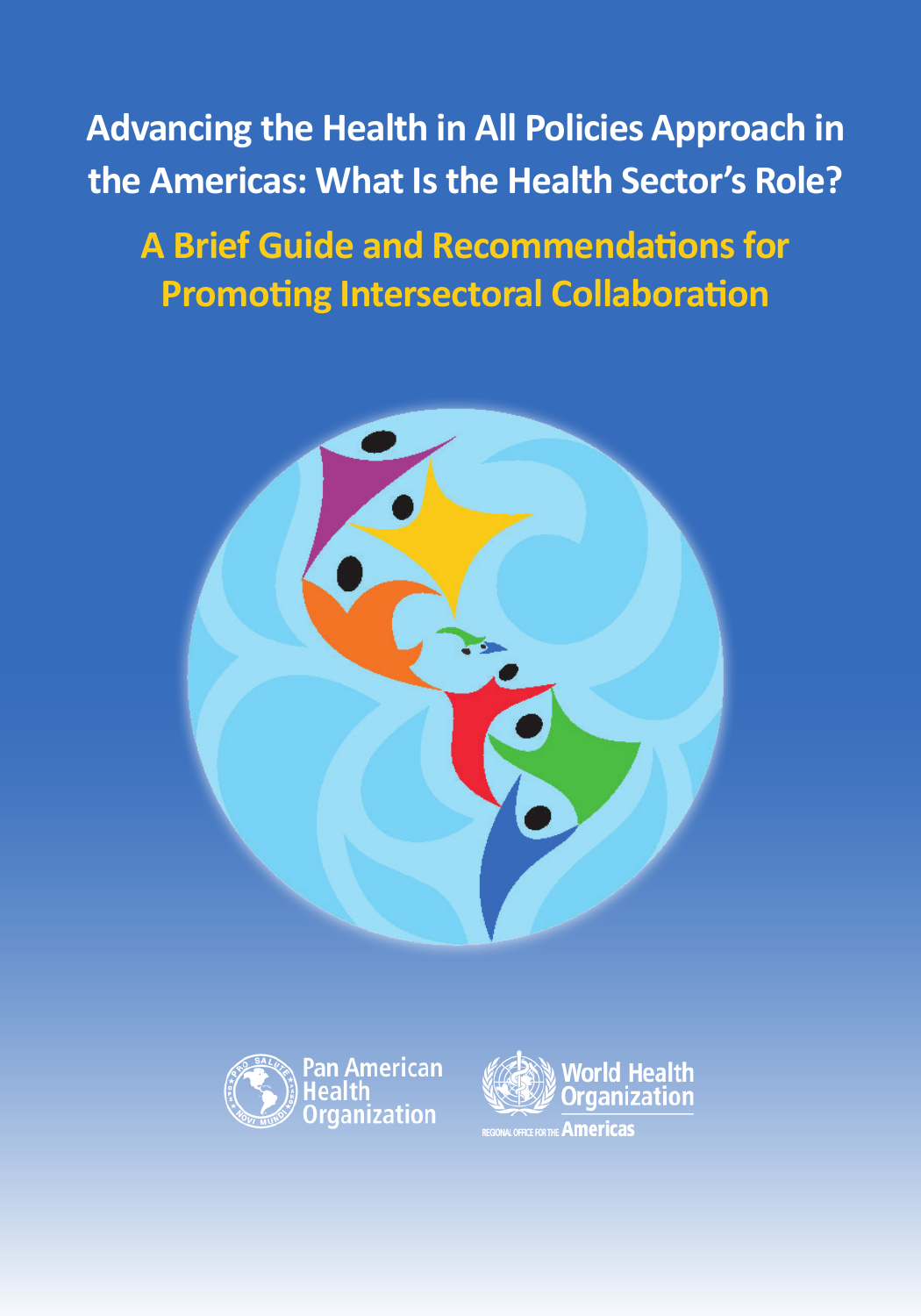# **Advancing the Health in All Policies Approach in the Americas: What Is the Health Sector's Role?**

# **A Brief Guide and Recommendations for Promoting Intersectoral Collaboration**







Special Program on Sustainable Development and Health Equity (SDE)

Washington, D.C., 2015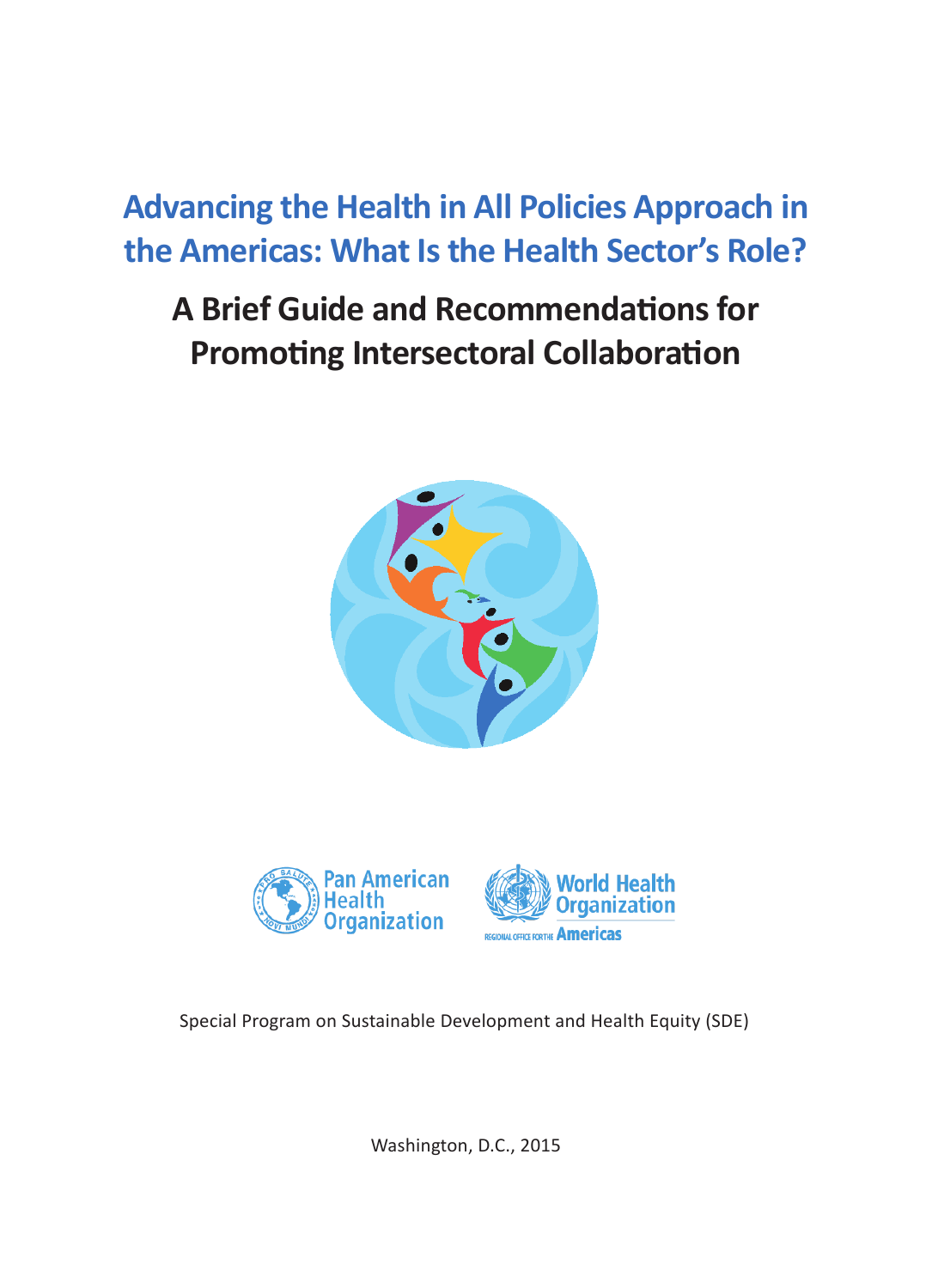#### Also published in:

Spanish (2015): *Impulsar el enfoque de la Salud en Todas las Políticas en las Américas: ¿Cuál es la función del sector de la salud? Breve guía y recomendaciones para promover la colaboración intersectorial*. ISBN 978-92-75-31858-4

#### **PAHO HQ Library Cataloguing-in-Publication Data \*\*\*\*\*\*\*\*\*\*\*\*\*\*\*\*\*\*\*\*\*\*\*\*\*\*\*\*\*\*\*\*\*\*\*\*\*\*\*\*\*\*\*\*\*\*\*\*\*\*\*\*\*\*\*\*\*\*\*\*\*\*\*\*\*\*\*\*\*\*\*\*\***

Pan American Health Organization.

Advancing the Health in All Policies Approach in the Americas: What Is the Health Sector's Role? A Brief Guide and Recommendations for Promoting Intersectoral Collaboration. Washington, DC : PAHO, 2015.

1. Equity in Health. 2. Public Policies. 3. Intersectoral Action. 4. Americas. I. Title.

ISBN 978-92-75-11858-0 (NLM Classification: WA 525)

The Pan American Health Organization welcomes requests for permission to reproduce or translate its publications, in part or in full. Applications and inquiries should be addressed to the Communication Unit (CMU), Pan American Health Organization, Washington, D.C., U.S.A. (www.paho. org/publications/copyright-forms). The Special Program on Sustainable Development and Health Equity (SDE) will be glad to provide the latest information on any changes made to the text, plans for new editions, and reprints and translations already available.

© Pan American Health Organization, 2015. All rights reserved.

Publications of the Pan American Health Organization enjoy copyright protection in accordance with the provisions of Protocol 2 of the Universal Copyright Convention. All rights are reserved.

The designations employed and the presentation of the material in this publication do not imply the expression of any opinion whatsoever on the part of the Secretariat of the Pan American Health Organization concerning the status of any country, territory, city or area or of its authorities, or concerning the delimitation of its frontiers or boundaries.

The mention of specific companies or of certain manufacturers' products does not imply that they are endorsed or recommended by the Pan American Health Organization in preference to others of a similar nature that are not mentioned. Errors and omissions excepted, the names of proprietary products are distinguished by initial capital letters.

All reasonable precautions have been taken by the Pan American Health Organization to verify the information contained in this publication. However, the published material is being distributed without warranty of any kind, either expressed or implied. The responsibility for the interpretation and use of the material lies with the reader. In no event shall the Pan American Health Organization be liable for damages arising from its use.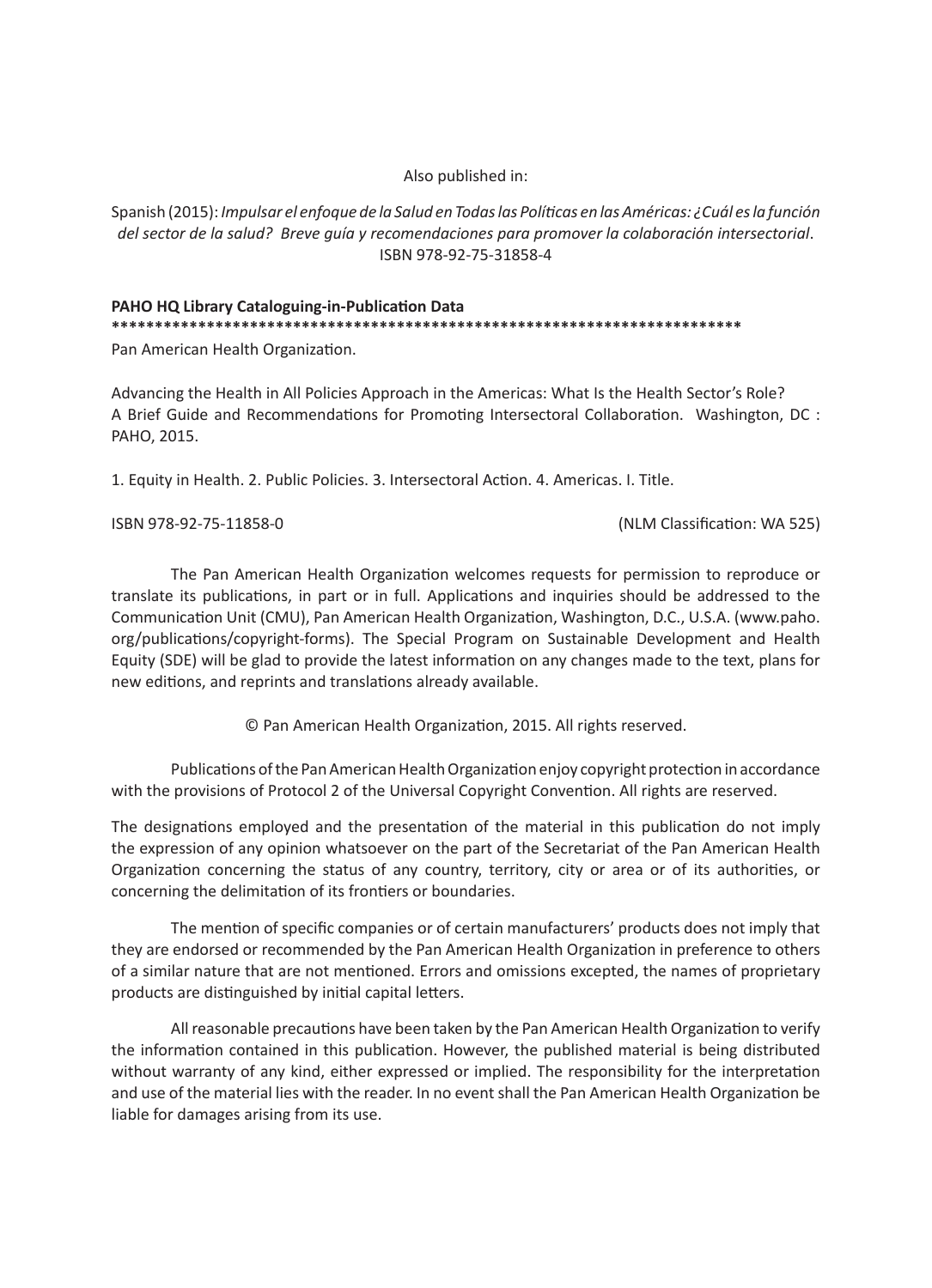# **Contents**

| <b>Case Studies: How Have National Health Sectors in the Americas</b>                                                            |  |
|----------------------------------------------------------------------------------------------------------------------------------|--|
| Case Study 1: The Green and Healthy Environments Program                                                                         |  |
|                                                                                                                                  |  |
| Case Study 3: Intersectoral Health Commission (CISALUD), El Salvador  12                                                         |  |
| Case Study 4: National Agreement for Nutritional Health, Mexico  13                                                              |  |
| <b>Applying the WHO HiAP Framework for Country Action:</b><br>What Indicators Can be Used to Monitor and Evaluate Implementation |  |
| Strategic Line of Action 1. Establish the need and priorities for HiAP  16                                                       |  |
|                                                                                                                                  |  |
| Strategic Line of Action 3. Identify supportive structures and processes17                                                       |  |
|                                                                                                                                  |  |
| Strategic Line of Action 5. Ensure monitoring, evaluation, and reporting19                                                       |  |
|                                                                                                                                  |  |
|                                                                                                                                  |  |
|                                                                                                                                  |  |
|                                                                                                                                  |  |

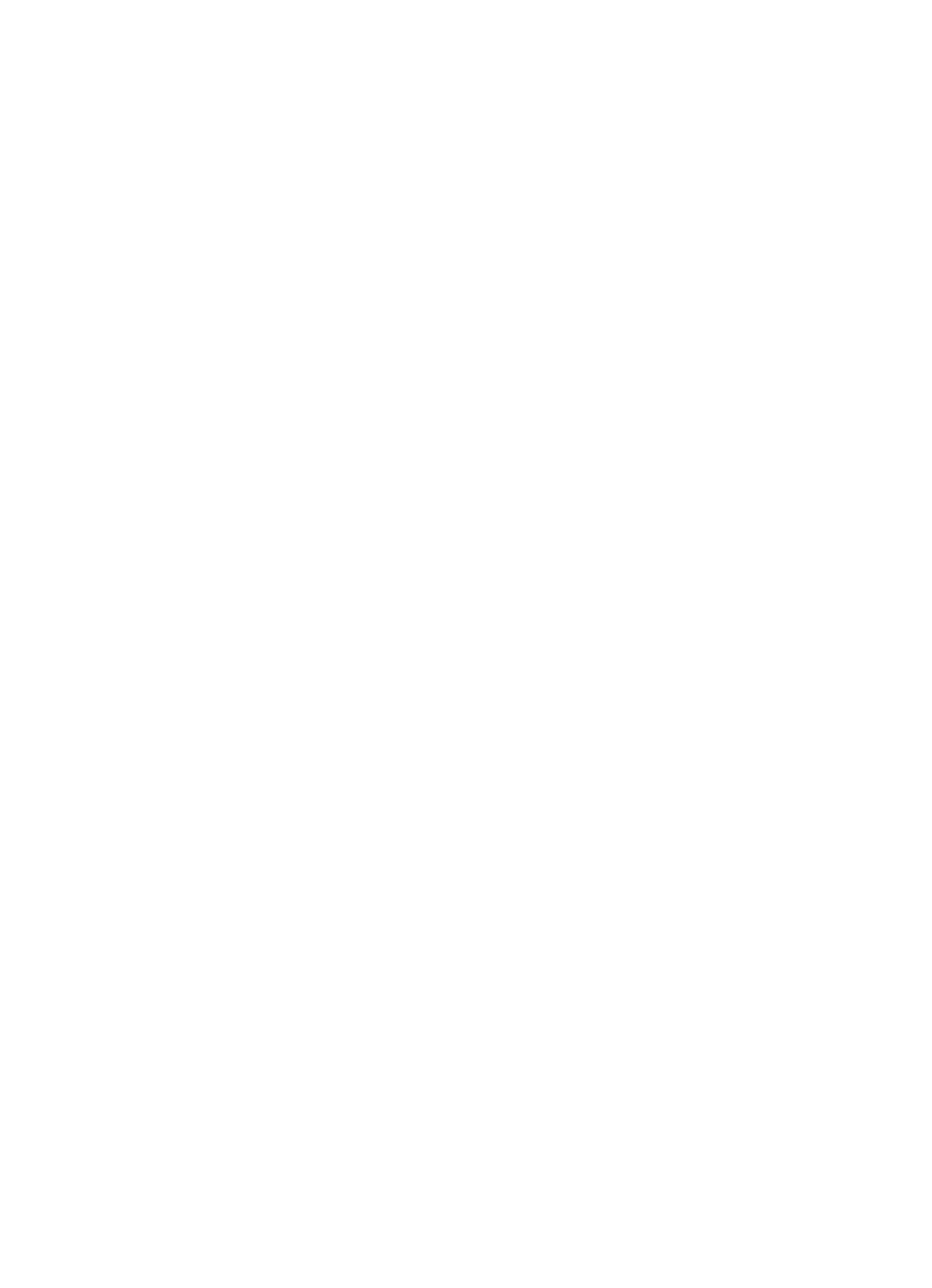

# **Introduction**

The world faces critical problems that are destined to shape the future for generations. The challenges include climate change, the rise in chronic communicable diseases, urbanization, globalization, migrating populations, economic and fiscal crises, threats to natural resources, and increasing inequities. These issues are socially complex and involve multiple factors, and they therefore require new policy paradigms, capacities, visions, and structures in order to fully address them. Moreover these challenges are interdependent and complementary in nature, which means that they cannot be placed under the responsibility of a single sector alone; innovative solutions can only be devised through inter- and cross-sectoral thinking and action.

It is now widely acknowledged that the social determinants of health (SDHs) and the decisions made by other sectors can affect overall population health in both positive and negative ways. This means that complex public health problems should be addressed through policies that coordinate efforts across sectors, make efficient use of public resources and consider the health impact of decisions that are made by non-health sectors. This recognition has given rise in recent years to a new approach to intersectoral collaboration and policy-making known as "Health in All Policies."

Health in All Policies (HiAP) is defined by the World Health Organization as "an approach to public policies across sectors that systematically takes into account the health implications of decisions, seeks synergies, and avoids harmful health impacts, in order to improve population health and health equity" (WHO, 2013). It aims to ensure that policy decisions across sectors result in neutral or beneficial impacts on the SDHs. It is achieved by promoting changes in the various systems that determine how policy decisions are made and implemented at the local, state, and national level. In doing so, HiAP reaffirms public health's essential role in addressing policy and structural factors that affect health as well as its leadership to engage a broader array of partners (Leppo and Ollila, 2013).

HiAP proposes an innovative approach to the processes by which policies are created and implemented. It is founded on health-related rights and responsibilities; it emphasizes collaboration across sectors to achieve common health goals; it improves accountability of public policy makers for the health impacts of their decisions; it highlights the consequences of public policies on health systems and the determinants of health and well-being; and it contributes to sustainable development.

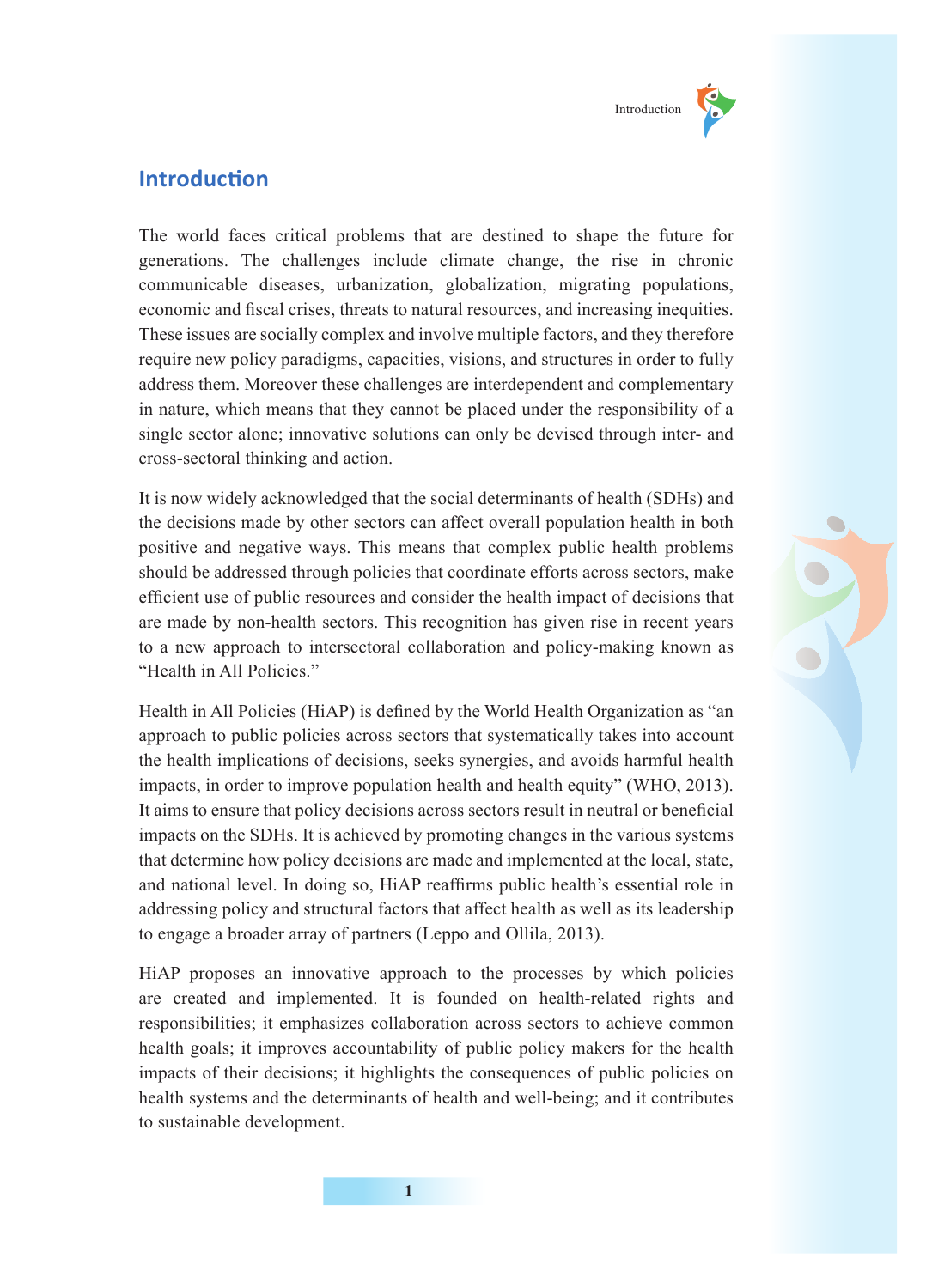

HiAP builds upon the concepts of "healthy public policies" and "intersectoral action for health," which were first introduced in the Alma-Ata Declaration (1978) and later solidified in the Ottawa Charter for Health Promotion (1986), which outlines the key areas for action in health promotion. In recent years, the HiAP approach has gained momentum and the support of public health practitioners, governments, and organizations worldwide. More recently, the Adelaide Statement on Health in All Policies (2010) called for a new alliance among all sectors to advance human development, sustainability, and equity and to seek ways to improve health outcomes through the adoption of a new approach to policy-making and governance that invests in leadership within governments, across all sectors, and between levels of government.

The same call was subsequently reinforced in the Rio Political Declaration on Social Determinants of Health (2011), the Political Declaration of the United Nations High-level Meeting of the General Assembly on the Prevention and Control of Non-communicable Diseases (2011), and the Rio+20 Outcome Document "The Future We Want" (2012). In June 2013, WHO and Finland's Ministry of Social Affairs held the 8th Global Conference on Health Promotion in Helsinki. The Conference addressed the challenges facing the implementation of HiAP and the importance of developing effective pathways for intersectoral collaboration. Its recommendations for action are outlined in the Helsinki Statement on Health in All Policies. The HiAP principles are also reflected in other WHO frameworks, strategies, and resolutions and they currently contribute to formulation of the Post-2015 Development Agenda.

The Region of the Americas, while still facing stark inequalities and challenges related to economic growth and sustainable development, has seen improvements in well-being in recent years as a result of national investments in social policies (Economic Commission for Latin America and the Caribbean, 2013). This progress highlights the key role that HiAP can play in guiding the structural and policy changes that the Region requires in order to continue to meet its goals for better health and social equity.

Health in All Policies must be a key consideration in the drafting of national policies and plans as well as in formulation of the Post-2015 Development Agenda. The current platform for discussion of the Post-2015 Development Agenda constitutes a "live" experiment in maximizing the potential for HiAP to bring different sectors together around common health and societal goals while at the same time maintaining each sector's leadership in its respective sphere of action. It is also a remarkable opportunity to fully implement the recommendations that emerged from the Helsinki Conference, to advance the HiAP approach, and to ultimately improve health and health equity worldwide.



**2**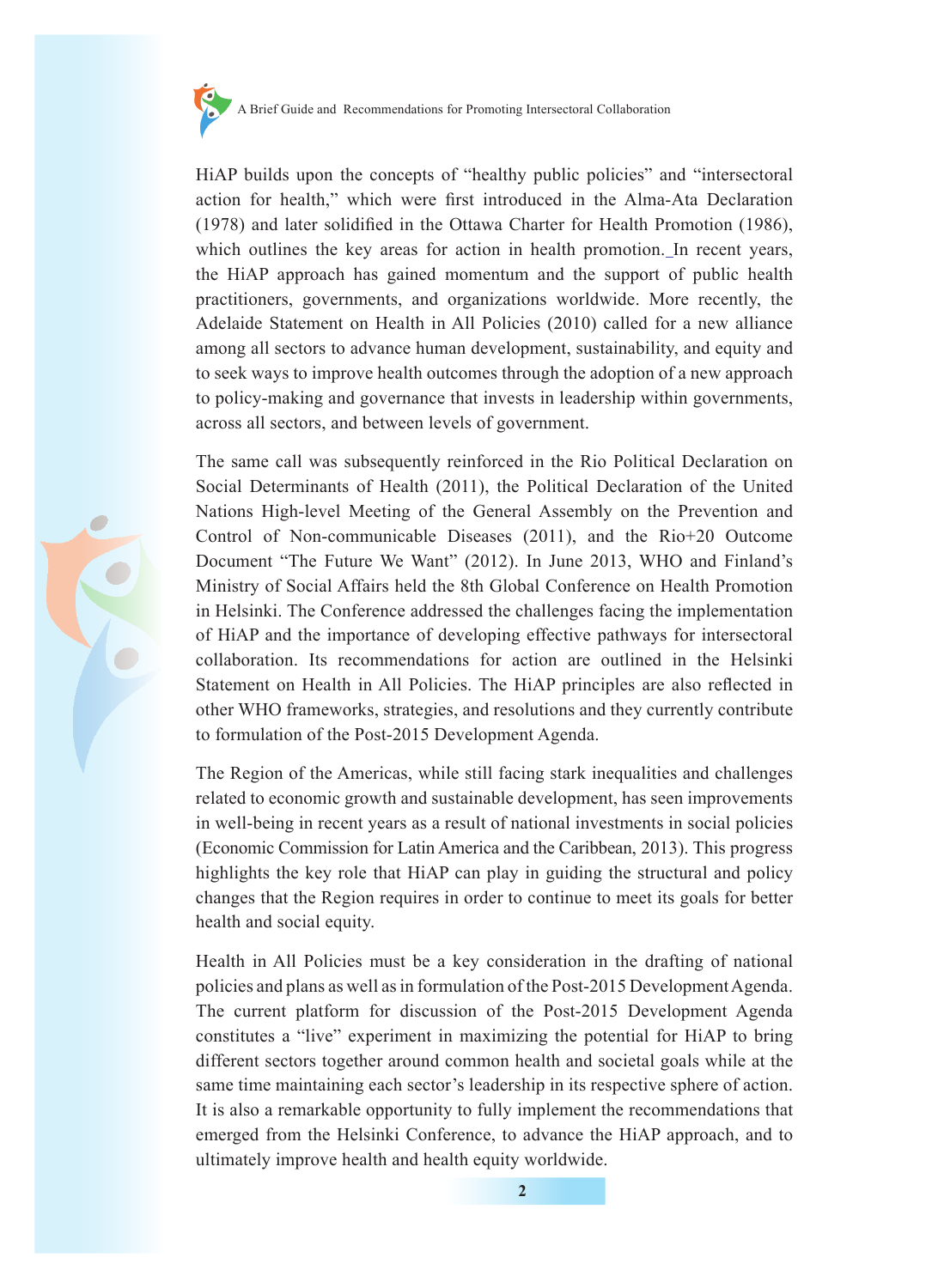

This guide explores ways in which the health sector can best engage and work with other sectors. It offers recommendations on effective approaches to collaborating with other sectors by showcasing case studies from the Region of the Americas, and it proposes potential indicators under each of the six strategic lines of action identified in the WHO Health in All Policies Framework for Country Action (WHO, 2014). It is expected that these recommendations and indicators will support the countries in their efforts to develop their own national plans that incorporate Health in All Policies.

# **Background**

The Region of the Americas played a significant role in development of the global HiAP Framework, published in January 2014. In February 2013, thirty Member States of the Pan American Health Organization/World Health Organization (PAHO/WHO) met in Brazil for a Regional Consultation on HiAP. The Consultation provided the opportunity to introduce the HiAP Conceptual Framework to key stakeholders in preparation for the 8th Global Conference on Health Promotion, held in Helsinki in June 2013. The goal of the Regional Consultation was to discuss the Conceptual Framework with stakeholders from the Americas and to formulate a regional position on HiAP.

In January 2014, WHO published its Health in All Policies Framework for Country Action, which offers a roadmap for countries to implement the HiAP approach at the national level and to orient decision-making processes at the national and local level under the following six strategic lines of action:

- a. **Establish the need and priorities for HiAP**. Begin strategic planning and prioritization; assess the health, equity, and health systems implications of policies; conduct health impact assessments; outline immediate, medium-, and long-term goals; assess policy and political contexts; map regulatory, oversight, and implementation capacity for HiAP.
- b. **Frame planned action**. Identify the context in which HiAP will be applied and determine which implementation strategies are currently feasible; identify the data, analysis, and evidence needed to plan, monitor, and evaluate HiAP; identify the structures and processes required to support HiAP implementation; consider the human resources, funding, and accountability implications.
- c. **Identify supportive structures and processes.** Identify the lead agent; consider opportunities for establishing top-down and bottom-up, as well as horizontal, structural support; refer to existing agendas and normative frameworks; build on versatile accountability mechanisms.

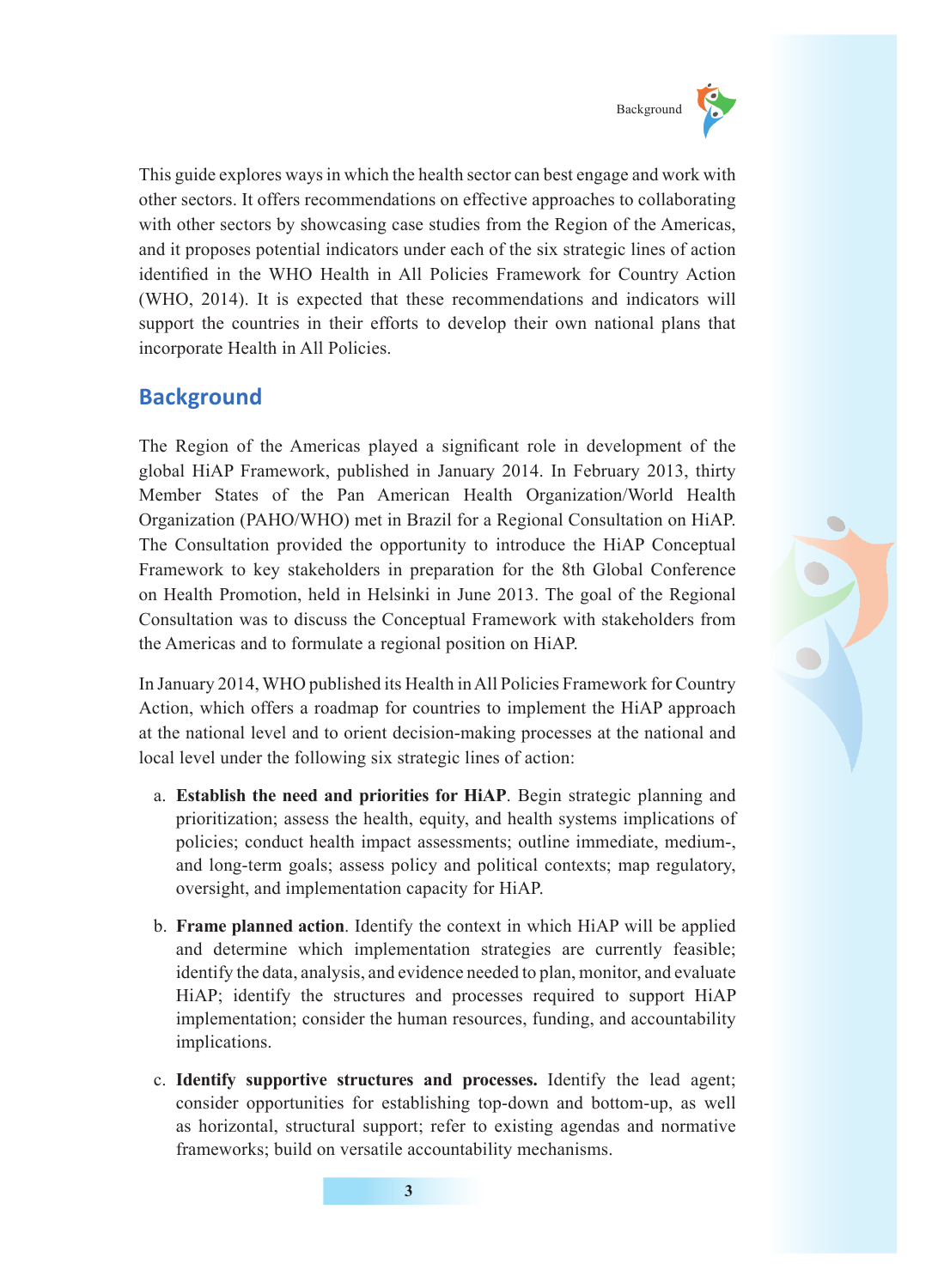

- d. **Facilitate assessment and engagement**. Assess the health impacts of policies; identify key groups or communities; identify and engage key individuals; explore possibilities for improving and restructuring existing mechanisms within the legislative process.
- e. **Ensure monitoring, evaluation, and reporting.** Start monitoring and evaluation planning early; identify potential opportunities for collaboration; identify specific areas of focus; carry out agreed monitoring and evaluation activities; disseminate lessons learned.
- f. **Build capacity.** Train or support health professionals; build institutional capacity; build research capacity; strengthen advocacy and research collaboration; build capacity in health and other ministries; build community capacity to participate in HiAP.

To support implementation of the WHO proposal in the Americas, PAHO developed a Regional Plan of Action Plan on Health in All Policies, which was adopted by PAHO's Directing Council in September, 2014. The Regional Action Plan is consistent with the global Framework and the conclusions of various studies on HiAP that have been conducted in the Region. It contains Regionspecific recommendations on the implementation of Health in All Policies by setting specific goals and targets for a five-year period.

The Regional Plan of Action on Health in All Policies was developed through a number of consultations with stakeholders both within and beyond the Region of the Americas. A key recommendation that emerged from these various consultations is the need to have a short guide that outlines effective ways for the health sector in which to engage and collaborate with other sectors. In addition, countries in the Region have also expressed interest in initiating their own national HiAP Action Plans and are looking to identify useful indicators.

This document provides recommendations on how the health sector can initiate such efforts, as well as a list of potential indicators that countries can select when developing their own HiAP Action Plans to further strengthen HiAP at both the national and local level. The guide also draws lessons from four regional case studies that illustrate how the Region's health sector has advanced the HiAP approach through better intersectoral collaboration and the promotion of fundamental changes in the way policies are designed and implemented.

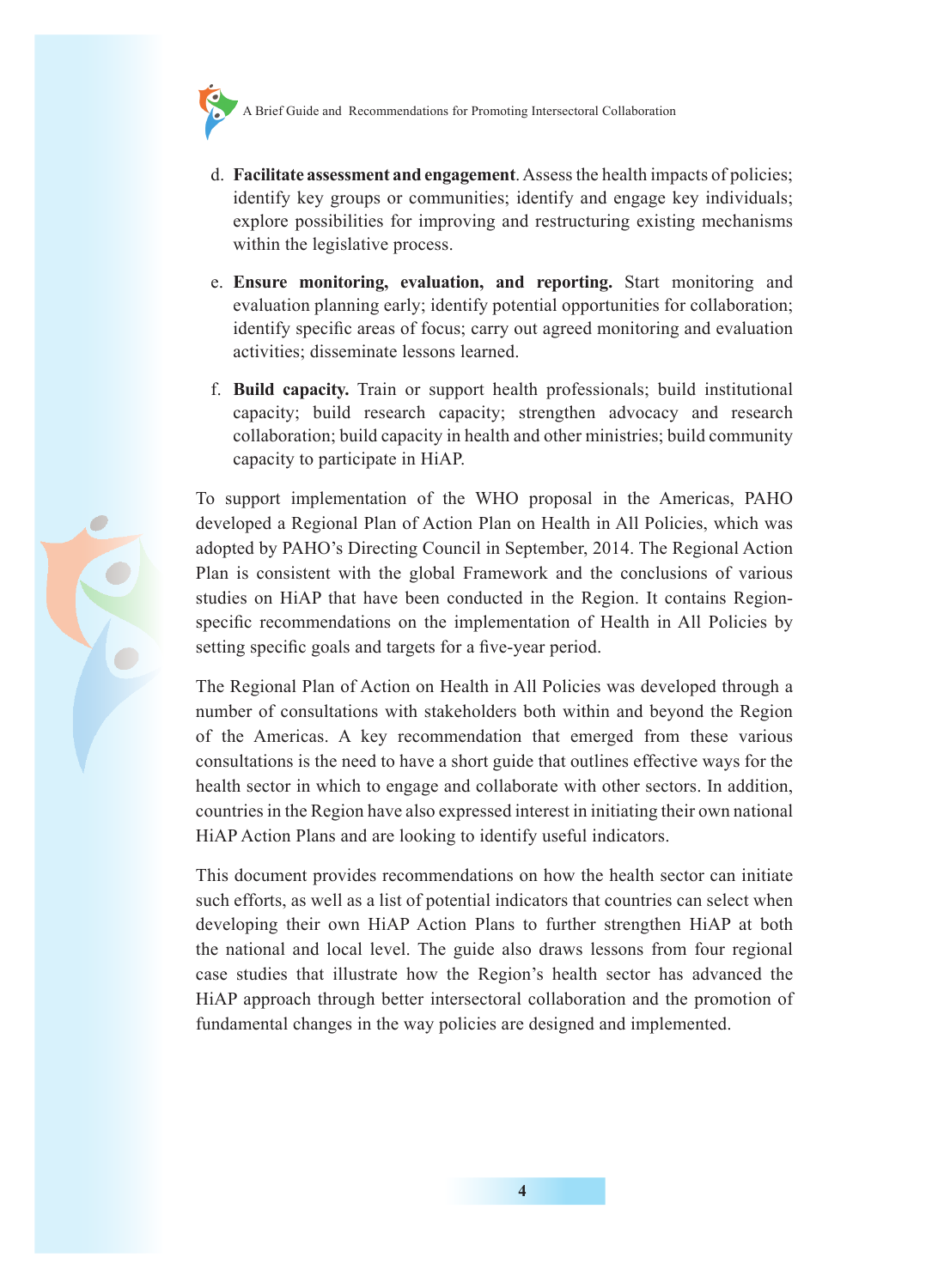

## **A New Role for the Health Sector**

How countries design their policies and the quality of their intersectoral action will be key to defining the future of global and local policies. There is now increasing recognition of the interrelated nature of the multiple and complex problems facing the world, the crucial relationship between development and health, the need for better governance, and the importance of intersectoral action for health.

The health sector alone cannot change the social determinants of health that are largely responsible for the health of populations. Addressing the social determinants of health requires tackling issues related to housing, transportation, employment, urbanization, economic development, and the environment, to name only a few of the areas involved that are beyond the sphere of influence of most public health agencies. Policy areas and government agencies across the board are coming to the realization that such complex issues demand more than they can contribute when working independently within their usual structures and their existing competencies and capacities. The situation calls for a collaborative effort across all levels and sectors of government and working in conjunction with the private sector, civil society, and community-based organizations in the search for innovative and joint solutions.

Take, for example, the widely successful Brazilian model, the Bolsa Família. This program works through both the education and financial sectors to grant conditional cash transfers to families, especially those headed by single mothers, to assist in removing financial barriers and encourage children and young people between the ages of 6 and 20 to attend school" (WHO, 2011a:10). The goal is to reduce financial obstacles, improve health in general, and fight poverty over the long term through education of the next generation. Implementation of this intersectoral approach has helped Brazil stay on track toward meeting the Millennium Development Goals and provides an example for neighboring countries to witness the success of HiAP in the Region.

HiAP offers a comprehensive framework and a practical response to these issues through a multisectoral approach that also considers the wider economic, cultural, and political contexts. It also provides strategies, tools, and mechanisms for supporting more coordinated action and improving relationships between sectors in order to contribute to positive public health and societal outcomes. HiAP can harness the power that the various agencies, sectors, and stakeholders bring to bear through their experience and expertise. Moreover, it can show the cobenefits of collaboration and support the design of win-win strategies. Even more important, HiAP highlights the key role of health as a ubiquitous and common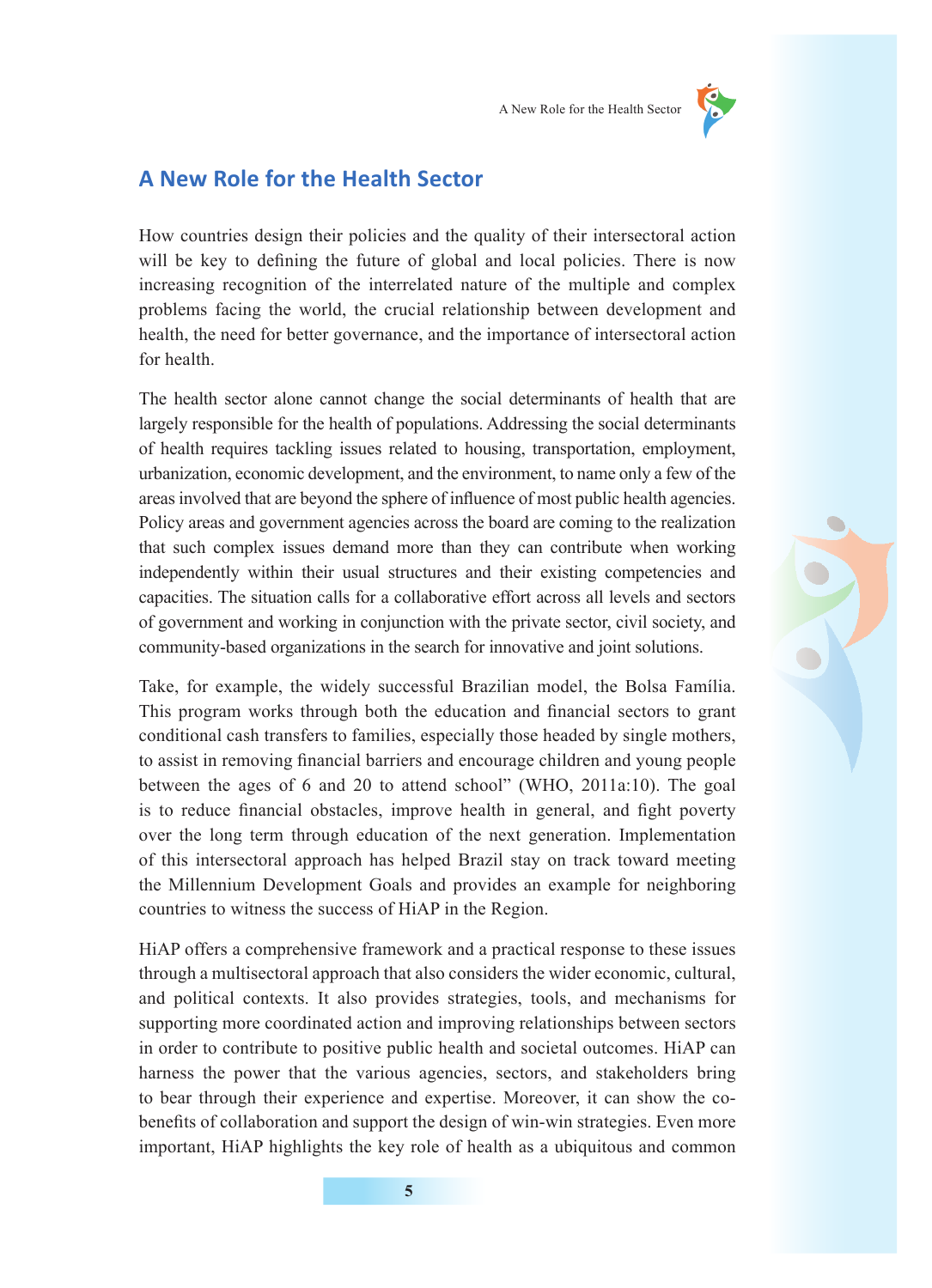

factor in bringing about development while also addressing some of the largest issues the world faces today.

Regardless of how HiAP is structured within the government, the health sector should have a leadership and technical assistance role. It must take responsibility and systematically reach out to other government sectors to assist in addressing the health dimensions of their activities and support changes in their policymaking processes .Yet, national health sectors in the Region rarely have the mandate, authority, or organizational capacity to bring about the broad policy and structural changes that are needed.

Indeed, national health sectors throughout the world have an immense challenge, as assuming this new role requires fundamental changes in their structures, capacities, skills, and mandates. They must open up to other sectors and learn to work in partnership as they jointly define policy innovations, mechanisms, instruments, and legal and regulatory frameworks. In doing so, they will have to build a workforce that is skilled in consensus-building, facilitation, negotiation, policy analysis, and communication management. Developing such a workforce requires time, resources, training, and capacity-building. It also requires improvements in coordinating structures and accountability systems within the health sector itself.

To support the HiAP approach, national health sectors and health departments will need to cultivate new attitudes in order to:

- **•** Understand the political agendas and administrative imperatives of other sectors;
- **•** Provide a model and set an example by implementing changes in its own structure, policies, mechanisms, and staff capacities and skills;
- **•** Raise awareness about HiAP and become an advocate for change;
- **•** Demonstrate the importance of integrated and intersectoral initiatives such as those aimed at creating healthy settings (Health-Promoting Schools, Healthy Municipalities, Healthy Markets, etc.);
- **•** Build the knowledge and evidence base for policy options and strategies;
- **•** Assess the health consequences of options being considered in the policy development process;
- **•** Create forums for regular dialogue and problem-solving as they work with other sectors;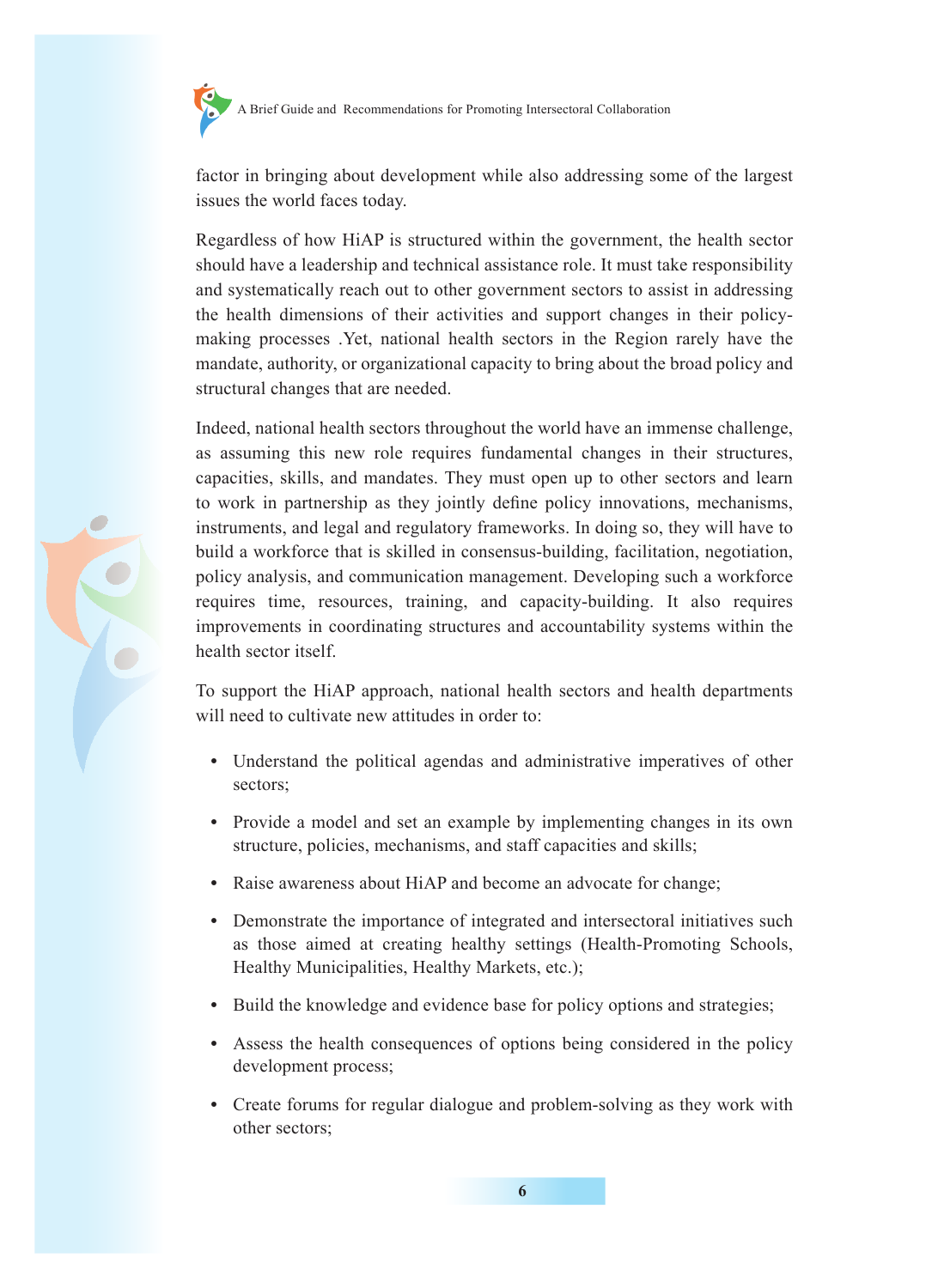

- **•** Evaluate the effectiveness of intersectoral work and integrated policymaking;
- **•** Build capacity through better mechanisms, resources, agency support, and skilled dedicated staff;
- **•** Work with other areas of government to achieve their goals and, in doing so, advance health and well-being in general;
- **•** Act as a key technical assistance agent for HiAP at the national level, providing technical knowledge on issues related to HiAP and policy analysis through a health lens.

The role of the health sector in advancing HiAP varies from country to country. In all cases, however, it requires defining new and clear responsibilities for health sector professionals whose roles may have traditionally focused on disease prevention and health care. Therefore, the initial steps to prepare them for their new roles include raising awareness, advocating for change, and defining new responsibilities at the various levels of administration within the health sector. The table below lists some proposed strategies and mechanisms that might be adopted to advance the HiAP approach at the national and local level.

One of the main challenges for HiAP is to ensure that all sectors are aware of the health impacts of their decisions and that health is successfully integrated into their policies. The health sector's role is to advocate for health, provide technical assistance, and be an active partner in guiding and orienting the changes needed. Even if health considerations have become an intrinsic part of policy-making in some of the sectors, other sectors will require constant guidance on taking health implications into account. This is the case especially in areas that lack a strong tradition of considering the health implications of their actions. Identifying issues and advocating for change is a role of particular importance for the health sector when it is faced with new, emerging, or potential problems.

Ultimately, as the national health sectors push forward with HiAP within their own countries, the co-benefits and opportunities for collaboration are expected to arise and take shape. Over time, this trend should lead to a greater understanding and acceptance of HiAP as a sustainable strategy for all sectors and societies as they seek to achieve common goals. Identifying opportunities such as win-win strategies and mechanisms and learning how to reconcile tensions and conflicts remain critical for HiAP and for the health sectors as they embark on this new challenge.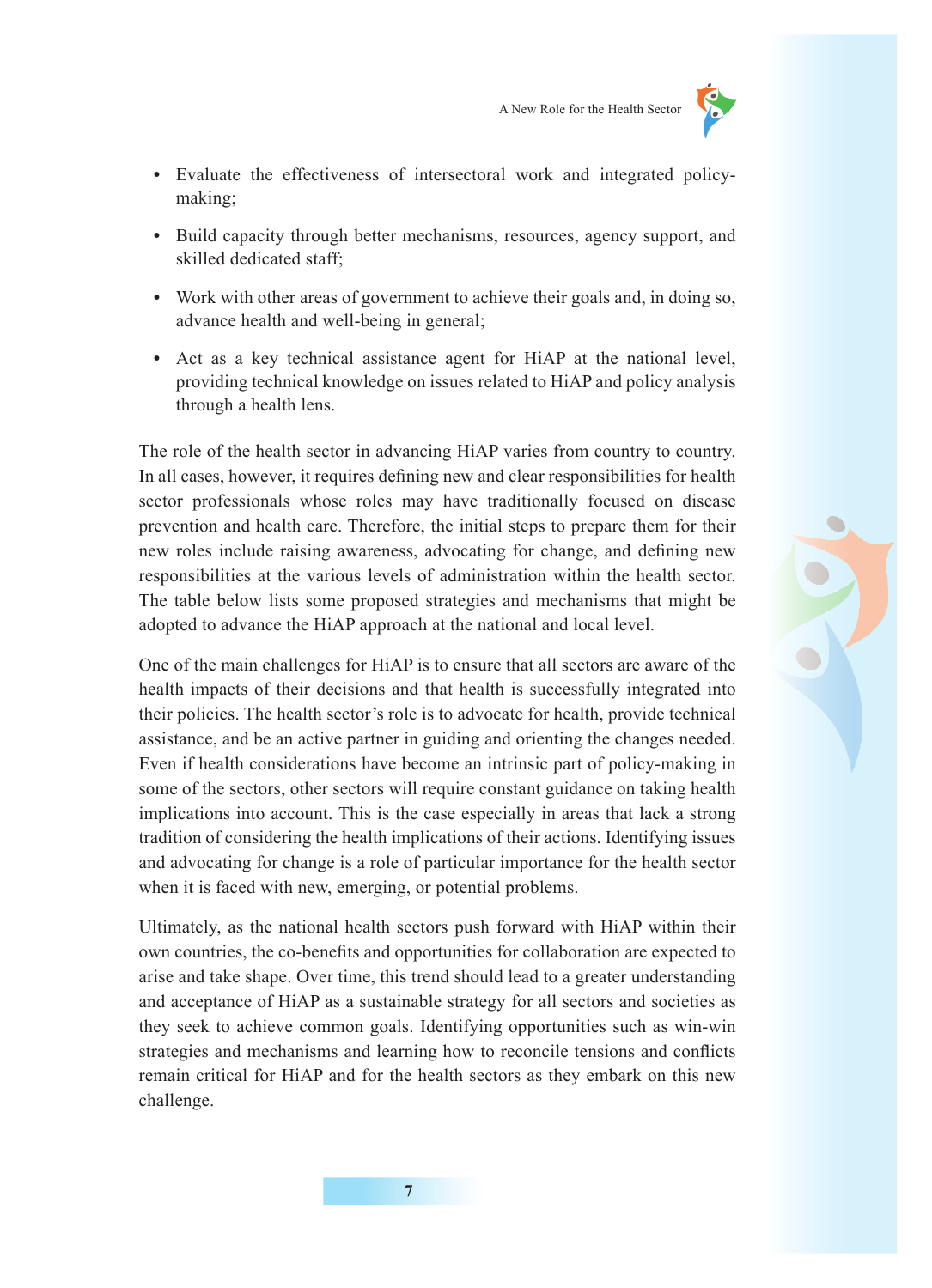## **Examples of mechanisms and strategies for engaging and collaborating with other sectors**

| <b>Strategy</b>                                                                                                                                             | <b>Mechanisms</b>                                                                                                                                                                                                                                                                                                                                                                                                                                                                                                       |
|-------------------------------------------------------------------------------------------------------------------------------------------------------------|-------------------------------------------------------------------------------------------------------------------------------------------------------------------------------------------------------------------------------------------------------------------------------------------------------------------------------------------------------------------------------------------------------------------------------------------------------------------------------------------------------------------------|
| Identify priority actions<br>and strategies for national,<br>state, and local agencies to<br>improve health while also<br>advancing other sectoral<br>goals | • Establishing intersectoral task forces and committees at various levels (national, state,<br>local)<br>• Promoting public workshops with the participation of stakeholders across the<br>spectrum<br>• Engaging in advocacy and public dialogue on the impact of decisions on health and<br>health equity<br>Expanding participation to include additional relevant agencies<br>Creating joint budget and evaluation and monitoring tools                                                                             |
| Develop shared<br>"languages," frameworks,<br>and goals                                                                                                     | Building consensus on definitions and conceptual frameworks for collaborative<br>undertakings<br>Defining common criteria for the analysis, interpretation, and collection of data<br>Promoting a broader vision of health that emphasizes its social determinants                                                                                                                                                                                                                                                      |
| Promote and support<br>healthy settings initiatives<br>(communities, schools,<br>markets, etc.)                                                             | Support of participatory and community-based initiatives<br>٠<br>Strengthening links with civil society and community resources<br>Serving as a bridge between government agencies and communities                                                                                                                                                                                                                                                                                                                      |
| Seek opportunities<br>to include the health<br>perspective in public<br>policy and program<br>development                                                   | Promoting the adoption of health impact assessments (HIAs) and/or health equity<br>impact assessments (HEIPs) by other sectors, programs, and organizations<br>Proposing recommendations on how to incorporate the perspectives of health,<br>$\bullet$<br>equity, and sustainability perspectives in program and policy development                                                                                                                                                                                    |
| Promote Healthy Public<br>Policy                                                                                                                            | $\bullet$<br>Providing guidance at various levels on to how to incorporate a health and health<br>equity perspective in guidelines, surveys, and technical assistance documents<br>wherever feasible and appropriate<br>Identifying and publicizing a comprehensive list of resources for use in healthy<br>٠<br>community planning                                                                                                                                                                                     |
| Embed health in decision-<br>making processes                                                                                                               | Incorporating health and health equity criteria into program design as well as<br>٠<br>monitoring and evaluation<br>• Providing guidance on how to incorporate the health and health equity perspective<br>in legislation and policy<br>• Exploring appropriate ways to integrate health analysis into existing programs, policies,<br>and plans                                                                                                                                                                        |
| Collect data and conduct<br>research                                                                                                                        | Providing technical assistance on how to incorporate health and health equity<br>$\bullet$<br>indicators into data collection tools and accountability measures<br>Supporting efforts to standardize data elements and indicators to facilitate data<br>collection, sharing, and accessibility<br>• Proposing new indicators that more appropriately capture the impact of policies on<br>health and health equity<br>Building an evidence base for HiAP<br>$\bullet$<br>Increasing the use of evidence-based practices |
| Increase cross-agency<br>collaboration and<br>expertise                                                                                                     | Fostering greater understanding and collaboration between federal, state, and local<br>agencies                                                                                                                                                                                                                                                                                                                                                                                                                         |
| Promote community<br>engagement                                                                                                                             | Improving opportunities for meaningful community engagement in decision-<br>$\bullet$<br>making processes                                                                                                                                                                                                                                                                                                                                                                                                               |

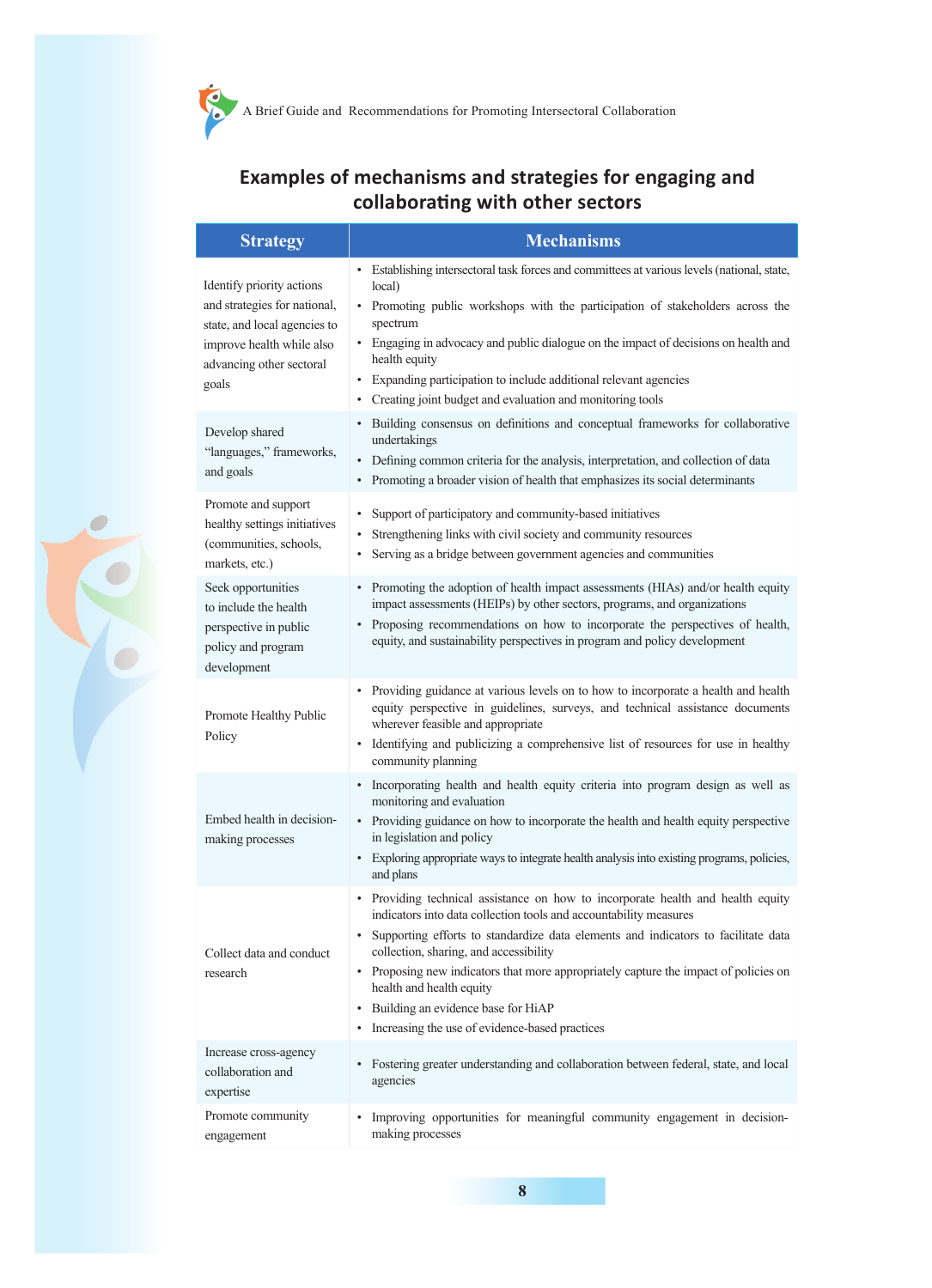

# **Case Studies: How Have National Health Sectors in the Americas Approached Health in All Policies (HiAP)?**

#### **Case Study 1: The Green and Healthy Environments Program, Municipality of São Paulo, Brazil**

The Green and Healthy Environments Program (Programa Ambientes Verdes e Saudáveis—PAVS), originally launched by the São Paulo Municipal Secretariat for Green Spaces and the Environment (Secretaria Municipal do Verde e do Meio-Ambiente) in 2006, joined forces with the Municipal Health Secretariat in 2011and now works to address environmental concerns through the Family Health Strategy (Estratégia Saúde da Família—ESF), a municipal program coordinated by the Brazilian Ministry of Health that provides basic health services to lowincome families who live in areas of high social vulnerability.

Through the PAVS, environmental problems and priorities are identified in local areas covered by ESF teams with specific emphasis on understanding the communities' perceptions of health and the environment. This assessment guides intersectoral interventions and local discussion on how to address the problems, spurring social mobilization and institutional partnerships to intervene in the issues identified. Projects developed through this methodology have focused on issues such as biodiversity and afforestation; water, air, and soil; solid waste management; the environmental agenda in public administration; healthy eating and agriculture; revitalization of public spaces; and culture and communication.

The sustained advocacy and leadership of the São Paulo Municipal Health Secretariat has brought together other sectors throughout the Program's phases and allowed each partner to actively contribute within its own area of expertise. An intersectoral Board of Directors coordinates the Program's activities. Local intersectoral committees also help to incorporate and monitor environmental projects within the Basic Health Units.

The intersectoral and participatory approaches adopted by the PAVS have helped to address health inequalities and environmental concerns in the participating communities. This progress was achieved by targeting specific health conditions such as improving access to health services, acquiring knowledge about the causes of environmental problems, empowering communities to seek collaborative solutions to their problems, and improving intersectoral linkages and alliances. The health sector itself was strengthened with an increase in the number of primary care units interested in carrying out environmental projects and the number of employees involved in such projects.

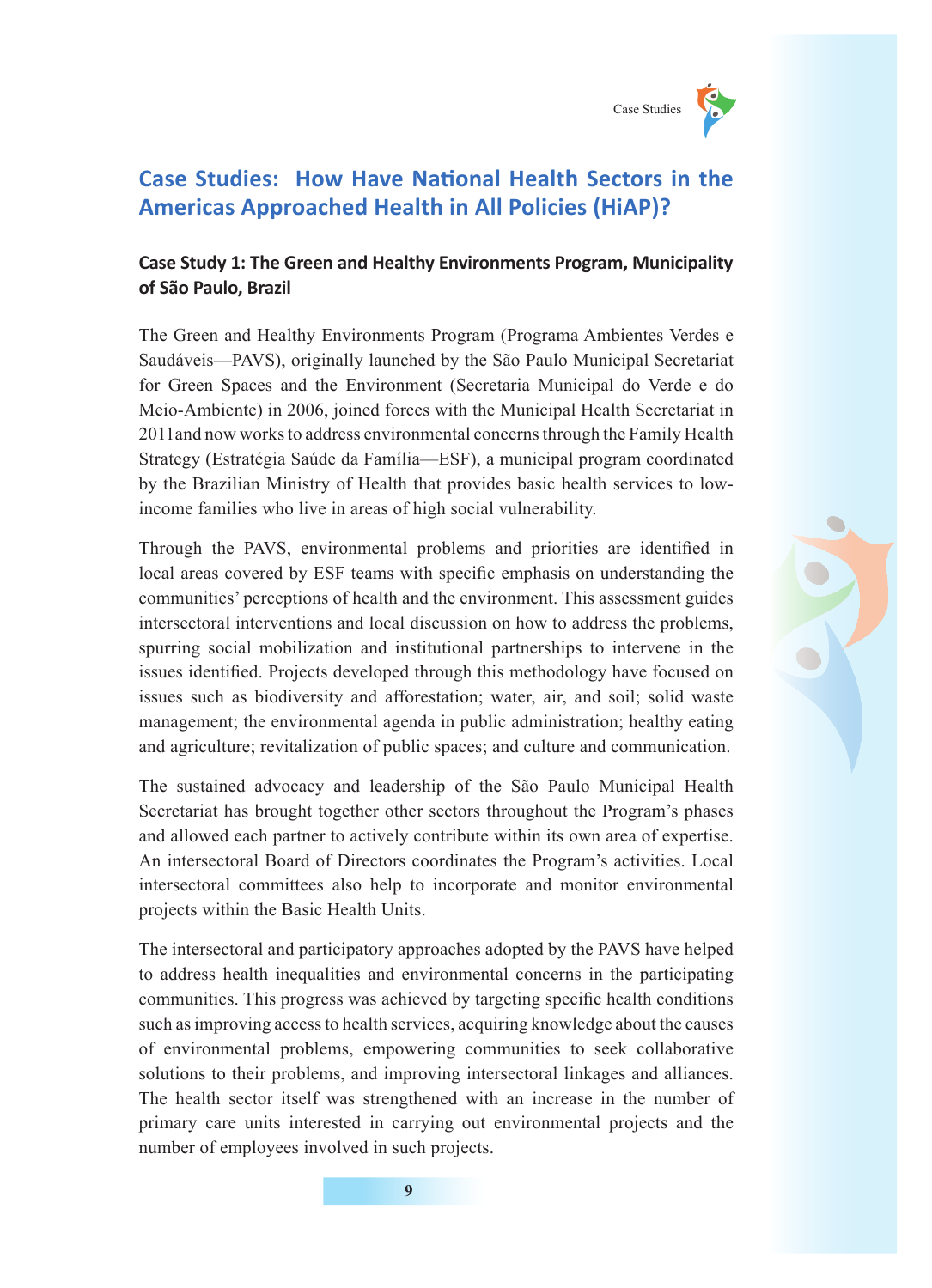

Similarly, Familias en Acción, implemented in Colombia in 2001, follows the same principles. This latter plan provides "a nutritional subsidy of US \$15 per month for children under the age of six to poor families with children in rural and urban areas. Children must attend growth check-ups and be vaccinated in preventive health visits prepared by health authorities. The health sectors funds health centres run by local communities, which carry out the activities related to the programme. The centres train local residents on health-related issues. The health sector monitors compliance of conditionalities together with local authorities" (WHO, 2012:16).

The PAVS outcomes were facilitated by the existence of municipal managers with a sound and integrated vision for the program, including the willingness to work in an intersectoral manner. Their contributions included the provision of adequate technical-political support during the design and implementation phase and the adoption of an integrated approach to the implementation phase. During the implementation phase they provided effective municipal management, training of community workers, hiring of managers, and linkages with local and regional actors to promote and support the work of partners addressing the environmental issues.

One of the main challenges was a fragmented organizational culture in the sectors involved, which made it difficult to integrate issues related to health and the environment into the work plan and the plans of action. Also, the predominant government assistance toward health care hampered the adoption of healthpromoting approaches.

As a result of the PAVS initiative, the health sector was able to reposition itself within a new political framework and adopt an innovative model of integrated, community-based, collaborative action and policy-making. This serves as an important model for other HiAP initiatives.

#### **Case Study 2: National Tobacco Control Policy, Brazil**

The negotiations related to the WHO Framework Convention on Tobacco Control (FCTC) during 1999- 2003 led the Brazilian Government to create an intersectoral National Commission for Tobacco Control (Comissão Nacional para o Controle do Uso do Tabaco—CNCT) to support it in defining its positions and decisions. The FCTC was ratified by the Brazilian Congress in 2005 and its implementation was entrusted to the Ministry of Health and the National Cancer Institute.

Soon afterwards, the National Commission for the Implementation of the Framework Convention on Tobacco Control and its Protocols (Comissão Nacional

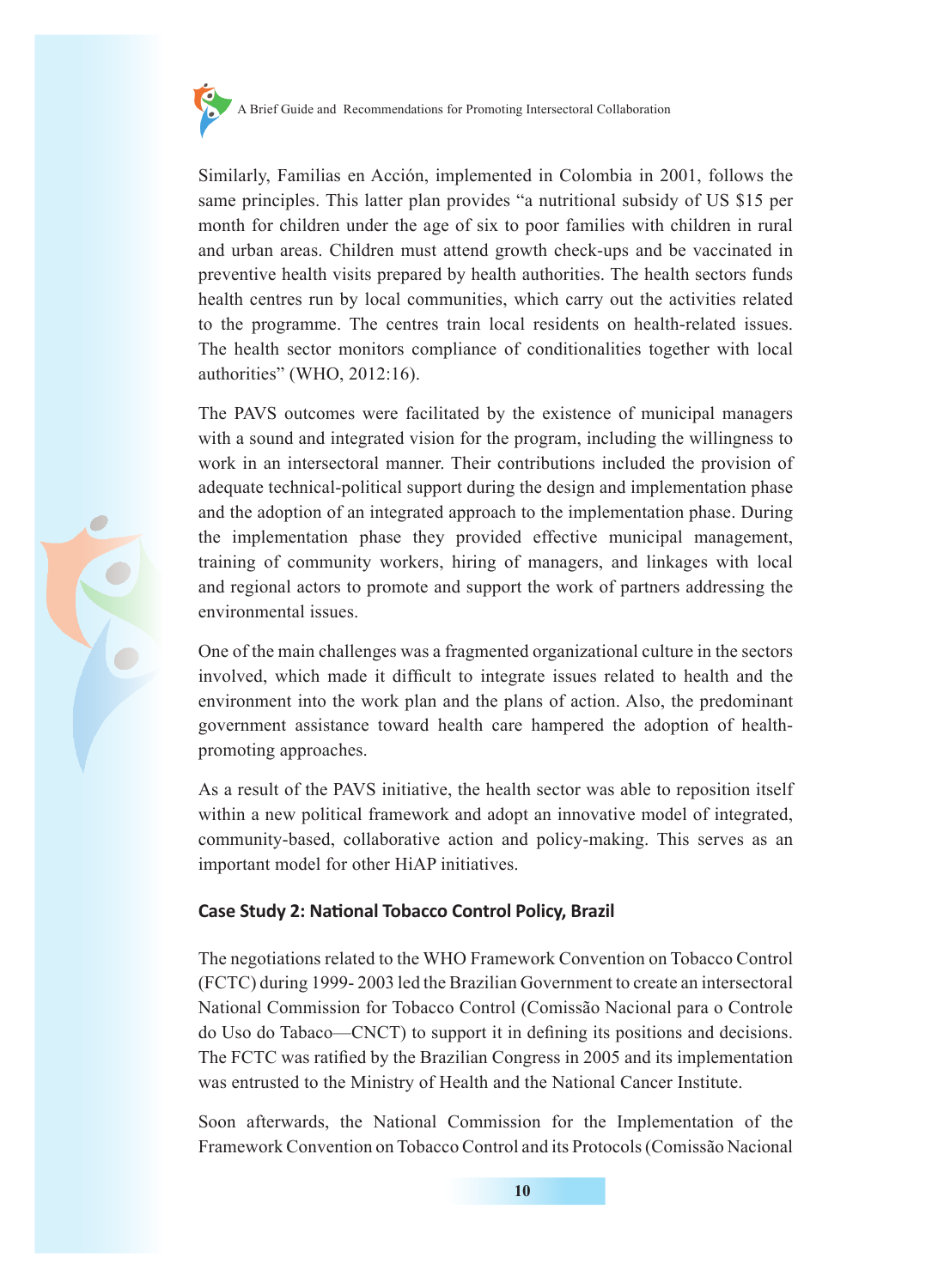

para Implementação da Convenção-Quadro para o Controle do Tabaco—CONICQ) was created as an inter-ministerial commission with representatives from 18 areas of government. This new Commission replaced the CNCT and represented a new impetus for tobacco control in Brazil as it moved beyond the advisory nature of the previous body.

Brazil's National Cancer Institute (Instituto Nacional de Câncer—INCA), an agency of the Ministry of Health that has coordinated tobacco control actions for over 20 years at the national level and in partnership with other countries through international organizations, assumed a key role in this initiative by mobilizing resources and leading actions to implement the activities of CONICQ. INCA manages the Observatory for National Tobacco Control Policy (Observatório da Política Nacional de Controle do Tabaco) and various networks of social stakeholders. In coordination with other partners, INCA and CONICQ also promote ongoing seminars and training courses for health professionals and awareness campaigns for public managers and civil society on the main themes addressed by the FCTC.

The Brazilian National Policy on Tobacco Control, which is largely a result of the work carried out by INCA and CONICQ, has generated a major shift in social attitudes toward smoking, including the laws that prohibit smoking in public places and the actions taken to ban advertising of tobacco products. Another important goal that has been addressed is the elimination of child labor in tobacco-related activities.

Factors that have facilitated this initiative are the intersectoral nature of the governance model for the National Policy on Tobacco Control and the various social networks and alliances that support the policy. However, interference by the tobacco industry, with its efforts to stop or prevent the adoption of tobacco control policies, has been identified as one of the major challenges faced by the initiative.

Despite being a developing country and a major producer of tobacco, Brazil has succeeded in developing strong and comprehensive anti-tobacco measures with significant results in terms of reducing the prevalence of smoking. Brazil's tobacco control policies are a result of strong political will and well-coordinated intersectoral action. The acknowledgement that the health sector alone could not tackle such issues as price regulation, taxes, advertising, and incentives from tobacco farmers to plant crops other than tobacco was a key factor in steering the process.

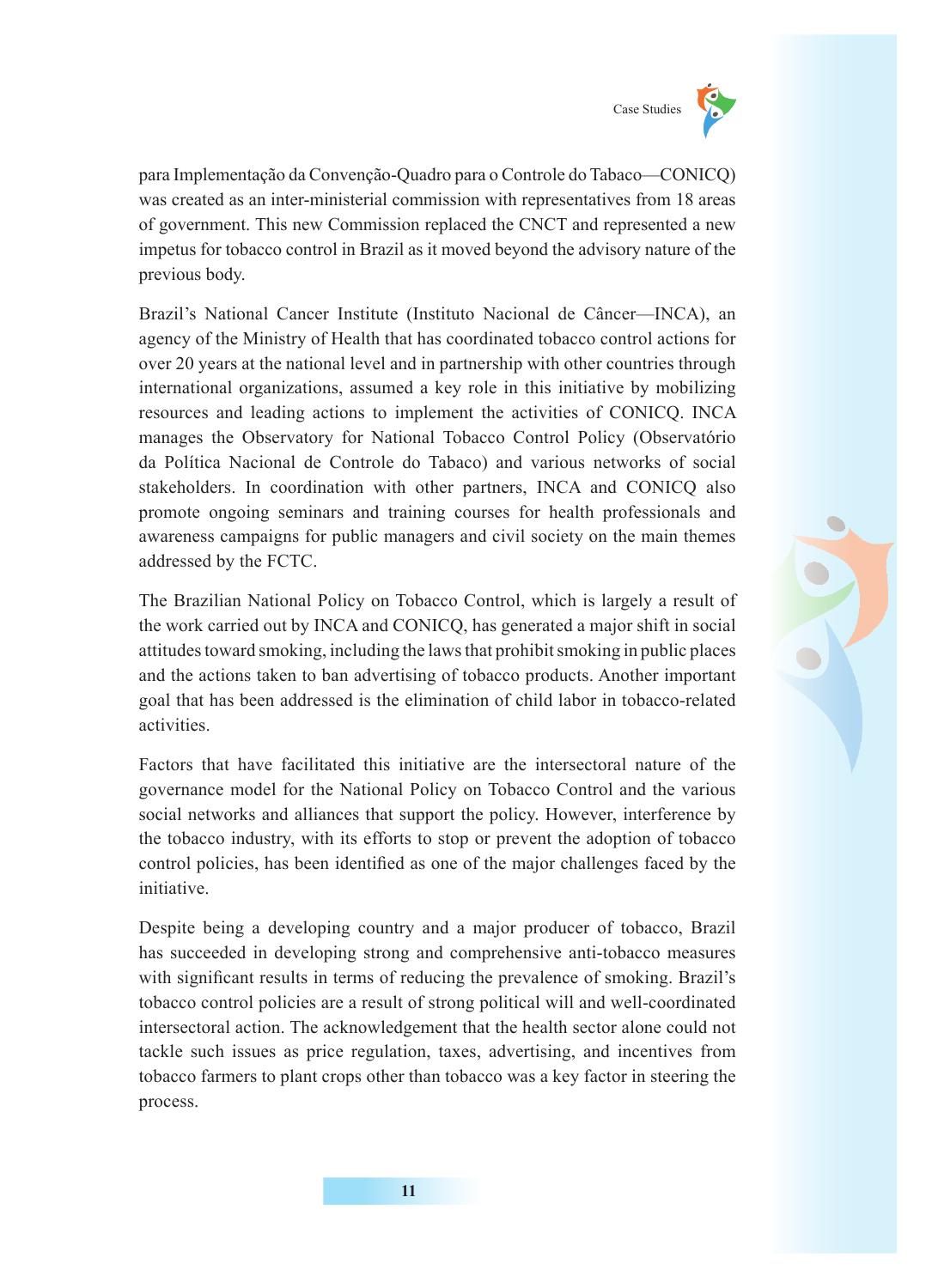## **Case Study 3: Intersectoral Health Commission (CISALUD), El Salvador**

In 2009, the Government of El Salvador embarked on a major structural reform of the national health system which specifically called for incorporation of the principles of equity, social participation, and intersectoral action established the National Health Policy "Building Hope" (Política Nacional de Salud: Construyendo Esperanza).

Within this framework, the Intersectoral Health Commission (Comisión Intersectorial de Salud—CISALUD) was established and placed under the coordination of the Vice Minister of Health Policies in the Ministry of Health with the mandate to promote intersectoral action to address the social determinants of health and health inequalities. The CISALUD concept was based on a previous experience with the CONAPREVIAR (Comisión Nacional de Prevención contra una Pandemia de Influenza Aviar), a commission founded in 2006 in response to a WHO recommendation on combating the Avian Flu crisis.

Under the leadership of the health sector, other areas of government and civil society, including the private sector, were mobilized as members of the CISALUD. The agencies called upon were those whose actions could have an impact on health, such as institutions responsible for natural disaster preparedness, mining, epidemics, industrial contamination, and waste management, among others. Participating members agreed to work in the following priority areas: water, food security, environment, working conditions, children and adolescents, lifestyles, chronic diseases, communicable diseases, disasters, and intersectorality.

Currently, more than 50 agencies participate in CISALUD, along with international and nongovernmental organizations. All the sectors are requested to issue recommendations for implementing the priorities that have been defined within their scope of work. The Commission, in turn, identifies specific challenges to be addressed and the root causes and factors associated with them. Actions are then defined and incorporated into intersectoral plans developed by the participating agencies. This strategy has led to policy changes in the sectors involved that more appropriately consider the health impact of their actions. The Commission has also developed guidelines for policies and norms, among other technical and legal instruments.

The CISALUD adopted a horizontal structure, which constitutes an important mechanism for ISA, since all members can propose items on the Commission's agenda. Workshops are regularly organized to foster discussions and agreements

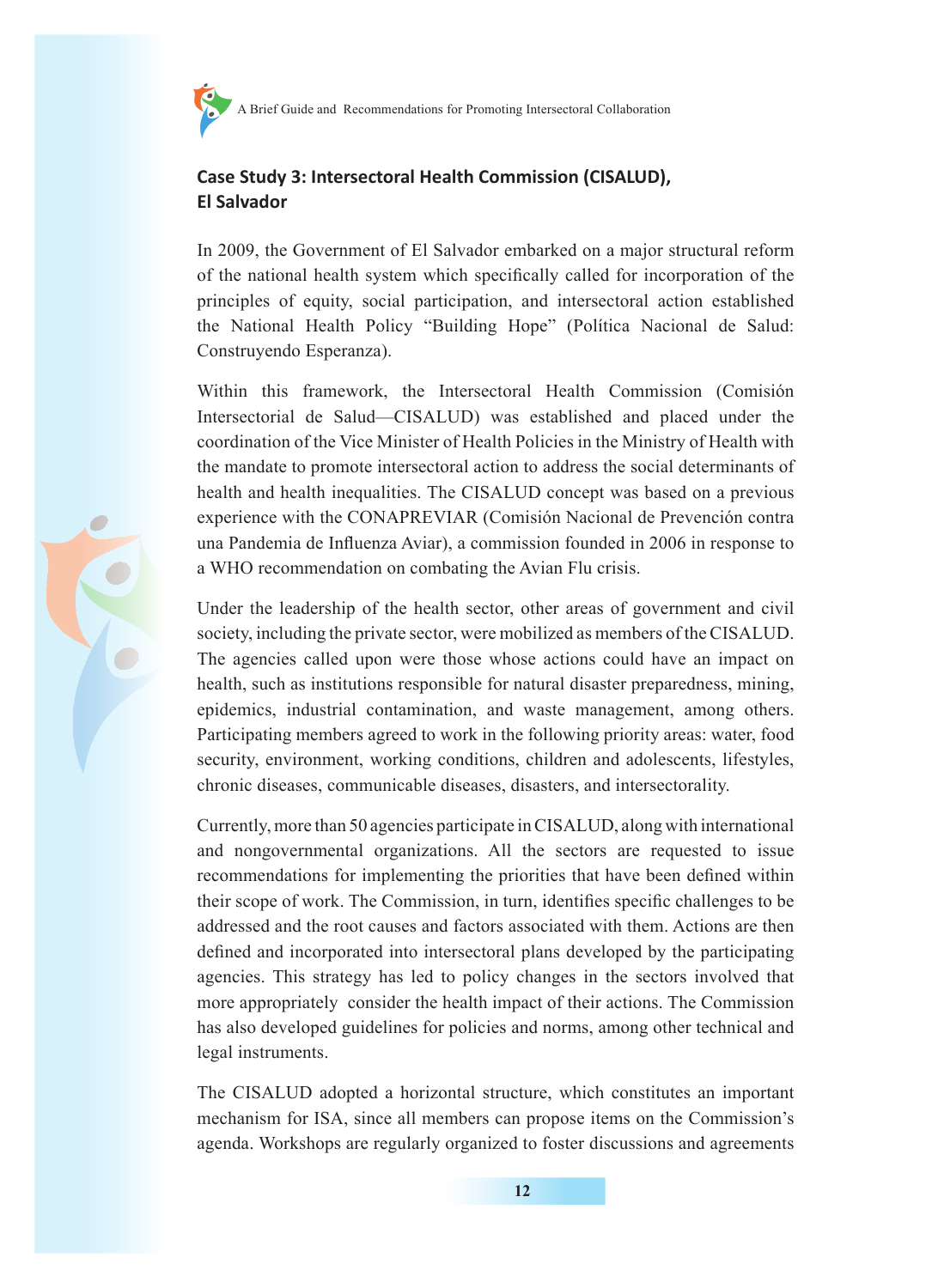

on priority issues. Two additional intersectoral commissions have been created to support the work of the CISALUD: the Political Commission and the Technical Commission.

The CISALUD has also fostered public-private collaboration. The National Association of Private Enterprises (Asociación Nacional de Empresa Privada— ANEP) collaborates with the Technical and Political Commissions of CISALUD. Organized civil society is also active through its representatives, on the Political and Technical Commissions.

Previous experience with the CONAPREVIAR greatly facilitated the development and operations of the CISALUD. The CONPREVIAR experience also helped CISALUD members to understand and better adapt to the Government's new approach to health as a human right.

The fact that the CISALUD has been sustainable, even without its own funding, demonstrates the success of the initiative as well as the great potential of addressing specific health issues through joint intersectoral action. Dealing with such diseases as avian influenza and cholera through ISA, CISALUD has ensured active and collaborative participation, developed guidelines and documentation of the process, and helped to reduce the incidence of these epidemics.

The CISALUD offers a unique forum for intersectoral dialogue, consensusbuilding, and joint action to tackle health issues. It promotes interagency alliances, governmental leadership, and commitment on the part of participating institutions to policies, plans, and interventions. It also provides improved planning mechanisms for the allocation of technical and financial resources and international cooperation.

An important factor that supports this initiative is the Government's explicit commitment to recognize health as a public good and a fundamental human right. This commitment has provided the platform for marshaling a collective, democratic intersectoral effort to address the social determinants of health in a broad and integrated manner.

#### **Case Study 4: National Agreement for Nutritional Health, Mexico**

To combat the growing epidemic of obesity affecting the Mexican population, in 2010 the Government introduced its National Agreement for Nutritional Health (Acuerdo Nacional para la Salud Alimentaria—ANSA) taking into account the World Health Organization's the Global Strategy on Diet, Physical Activity, and Health, launched in 2004, which focuses on the prevention of chronic diseases.

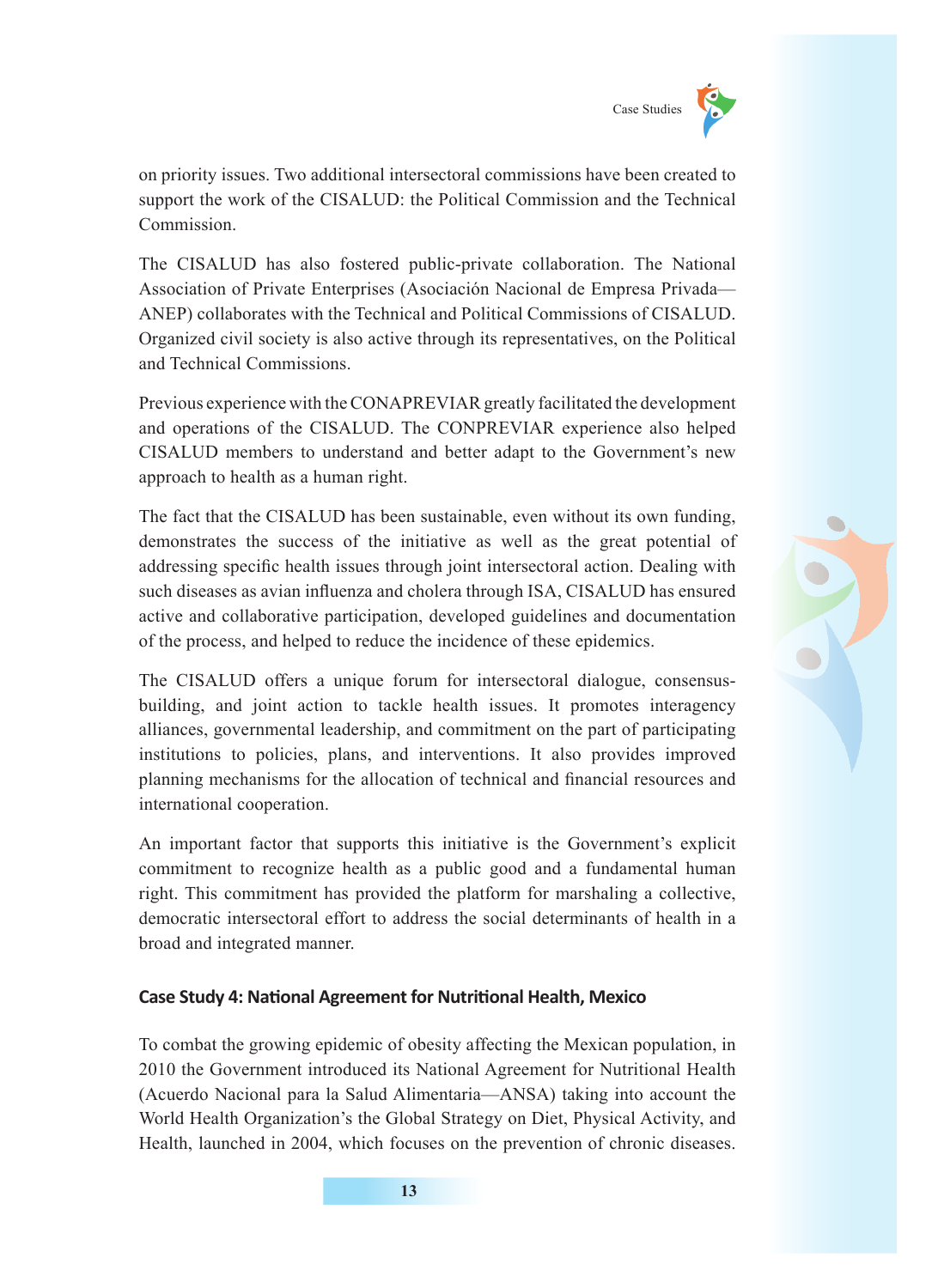

The Agreement, under the leadership of the Secretary of Health, mobilized 15 heads of government agencies and received the support from the then-President of Mexico.

The National Agreement became a tool for orienting the development of multisectoral national plans and mobilizing all governmental agencies to work together. Each agency carries out specific actions that have been assigned to it. This framework provided the context for creation of the National Council for the Prevention and Control of Noncommunicable Chronic Diseases (Consejo Nacional para la Prevención y Control de Enfermedades Crónicas No-Transmisibles— CONACRO), which is chaired by the Secretary of Health and vice-chaired by the Undersecretary for Disease Prevention and Health Promotion. While the Secretary of Health appoints a coordinator, the main participating institutions nominate their own representatives on the Council. A variety of mechanisms are used to promote ISA, such as workshops, public consultations, and formal alliances with key partners.

The Agreement has resulted in key policy changes in non-health sectors. The Secretariat of Labor and Social Welfare has adopted a Law on Food Assistance (Pensión Alimenticia) with a view to promoting nutrition among workers. The Secretariat of Education has developed a Plan of Action for the basic education system to promote physical activity, food literacy, and proper nutrition, and it has also issued general guidelines on the delivery and distribution of food and beverages in school settings.

These initiatives are absolutely crucial to the HiAP framework because they seek to address the issue from a very early age. "The core idea is that school attainment and retention are linked to exclusion, poverty, and social inequities, which schools cannot address alone. The concept for these models is that schools coordinate or offer different social and support services for students, families, and communities to address the social conditions that impact on school attainemnt and outcomes. Schools work with health authorities and other social agencies and use the school environment as a platform to provide services, including health, family counseling, and training for parents and others. These initiatives include the use of parental training as a way of improving the support that parents can give to their children to achieve academic success. They also include family visits or schoolbased training to discuss health issues, such as sleeping problems, eating habits, and behaviour, which make parents feel closer to the school management. These initiatives also include other areas for improving coordination between education and relevant social protection agencies, for example, for child abuse referrals, gender or domestic violence, and diseases and disability" (WHO, 2011a:17-18).

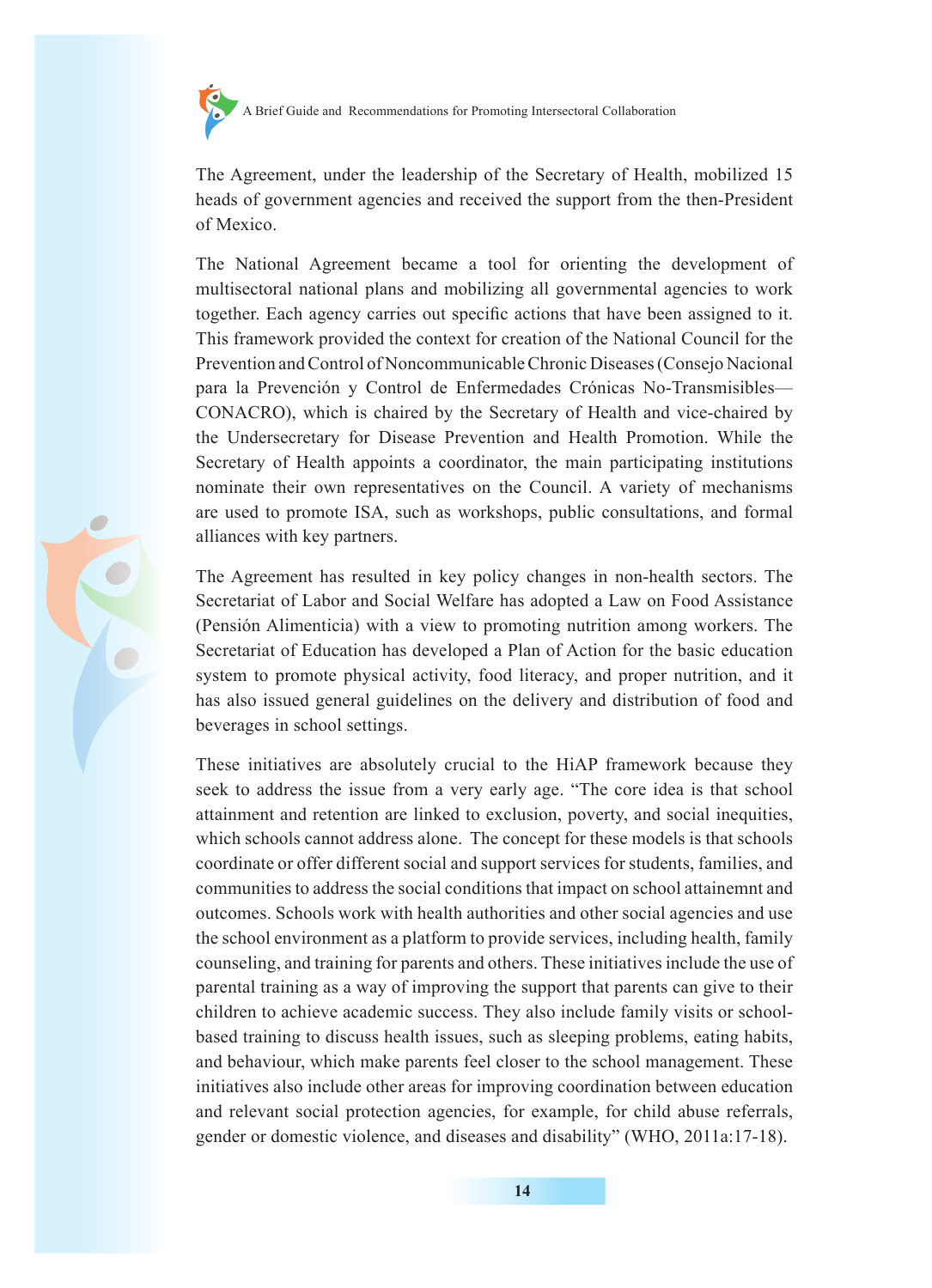

Given the central role of the food and beverage industry in the factors affecting obesity and overweight, public-private collaboration was emphasized in the National Agreement. This industry, with its capacity to influence food production, advertisement, and access, as well as to promote healthier options, has committed to introducing changes to its processes and products and to collaborating on advocacy and awareness-raising. The agreement with the industry also includes the development of new products and changes in the composition of old ones; provision of clear information to consumers; voluntary adoption of marketing measures that target children with healthier options; and the promotion of physical activity and healthy lifestyles.

Development of the National Agreement has made it possible to implement important ISA mechanisms and tools that proved to be key to the negotiation of significant achievements in the regulation, distribution, marketing, and advertisement of food and beverages. This experience has highlighted the importance of alliances in promoting changes in non-health sectors—for example, the need for school and working environments to offer healthier alternatives to students and workers.

Some of the factors that facilitated development and implementation of this experience include the promotion of this policy from the highest political level, recognition of the importance and scope of the problem by the main stakeholders, the existence of an economic impact analysis that more clearly defines the potential consequences of the problem, and the fact that the social determinants of health approach is incorporated into the Agreement's framework and the planning of activities.

The main challenges included insufficient budget, uncertainty about the continuity of actions in the event of political changes at the federal level, weak legal and normative frameworks, difficulties related to the development of intersectoral education and awareness campaigns, lack of mechanisms for improving the participation of civil society, and lack of an evaluation plan to demonstrate the impact and results of the initiative as a whole.

This initiative marked the first time in Mexico that a policy on public health has proposed to address the challenges of overweight or obesity from a multifactorial perspective and adopt mechanisms and actions that go beyond the scope of the health sector. This experience demonstrates that strong leadership and the use of ISA tools and mechanisms can foster key actions to address an important public health priority and mobilize resources toward a common goal. The sustainability of the initiative has been improved by actions taken not only at the federal level

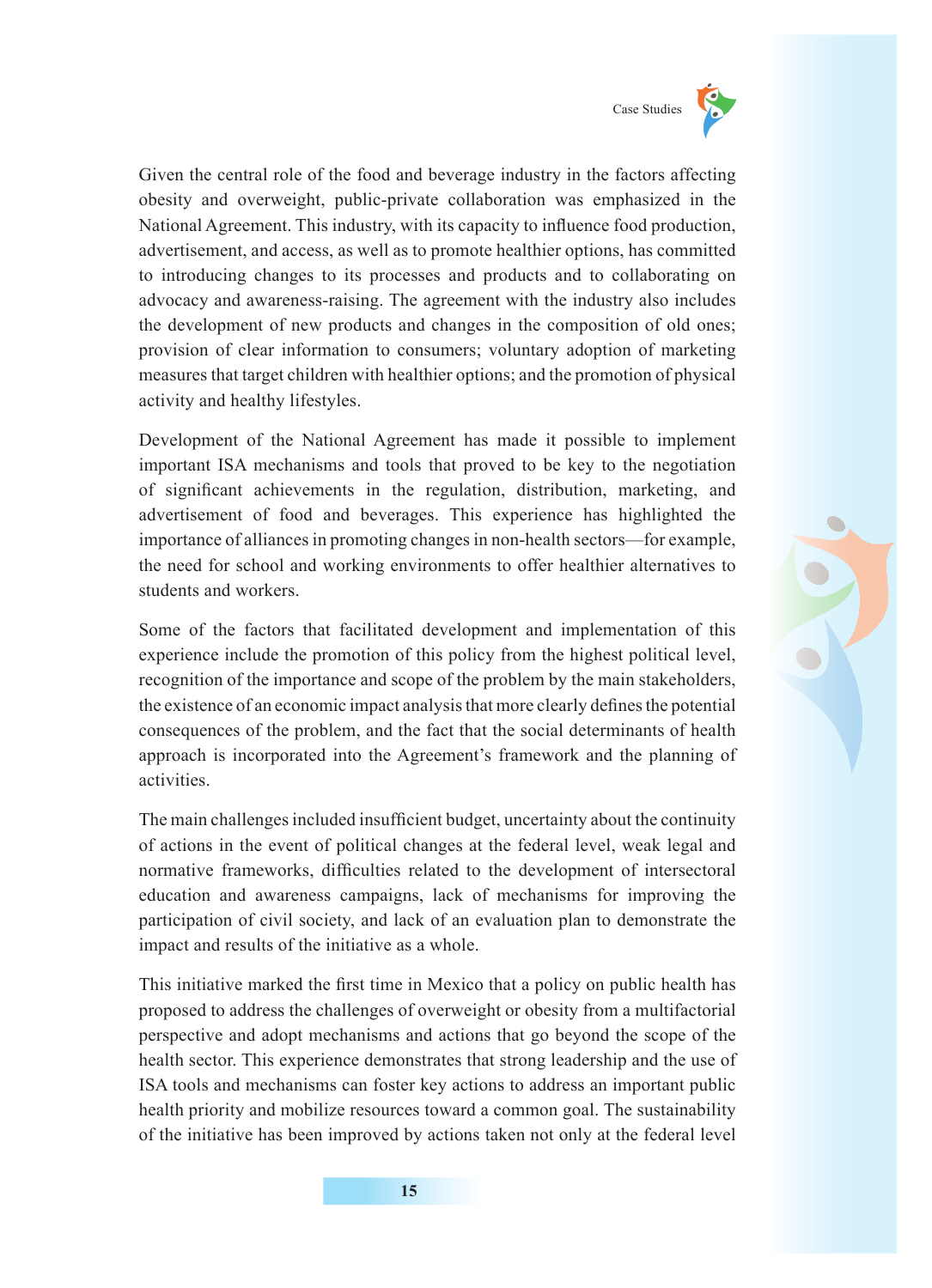

but also at the state and local levels and by the enactment of norms and regulations that apply across all the sectors involved.

See the Spanish-language website at: www.promocion.salud.gob.mx/dgps/ interior1/programas/acuerdo\_nacional.html.

# **Applying the WHO HiAP Framework for Country Action: What Indicators Can be Used to Monitor and Evaluate Implementation of HiAP at the National Level?**

#### **Strategic Line of Action 1. Establish the need and priorities for HiAP**



As this guide has shown, the process of establishing the need for HiAP is well on track. The next step is to identify and prioritize the health and health equity issues that need the most attention and encourage other sectors, as they develop their policies, to consider the potential effects on health and ways of maximizing cobenefits while minimizing the negative effects on health. Immediate, medium-, and long-term goals need to be developed, bearing in mind their feasibility and political context. Health impact assessments (HIAs) identify unintended health impacts prior to the implementation of any policy, program, or project so that any negative health impacts can be mitigated. Areas of common interest need to be identified, and lines of intersectoral collaboration should be cultivated. Utilization and reorientation of preexisting structures and frameworks can increase the efficiency of HiAP adoption.

#### **Indicators**

- **•** Number of public policies, projects, and programs conducting health impact assessments (HIAs) and/or health equity impact assessments (HEIAs);
- **•** Number of capacity-mapping exercises conducted to assess capacities and structures for HiAP;
- **•** Number of needs assessments conducted with other sectors;
- **•** Baselines established for cross-sectoral issues;
- **•** Intersectoral action plans developed;
- **•** Number of partners and sectors involved.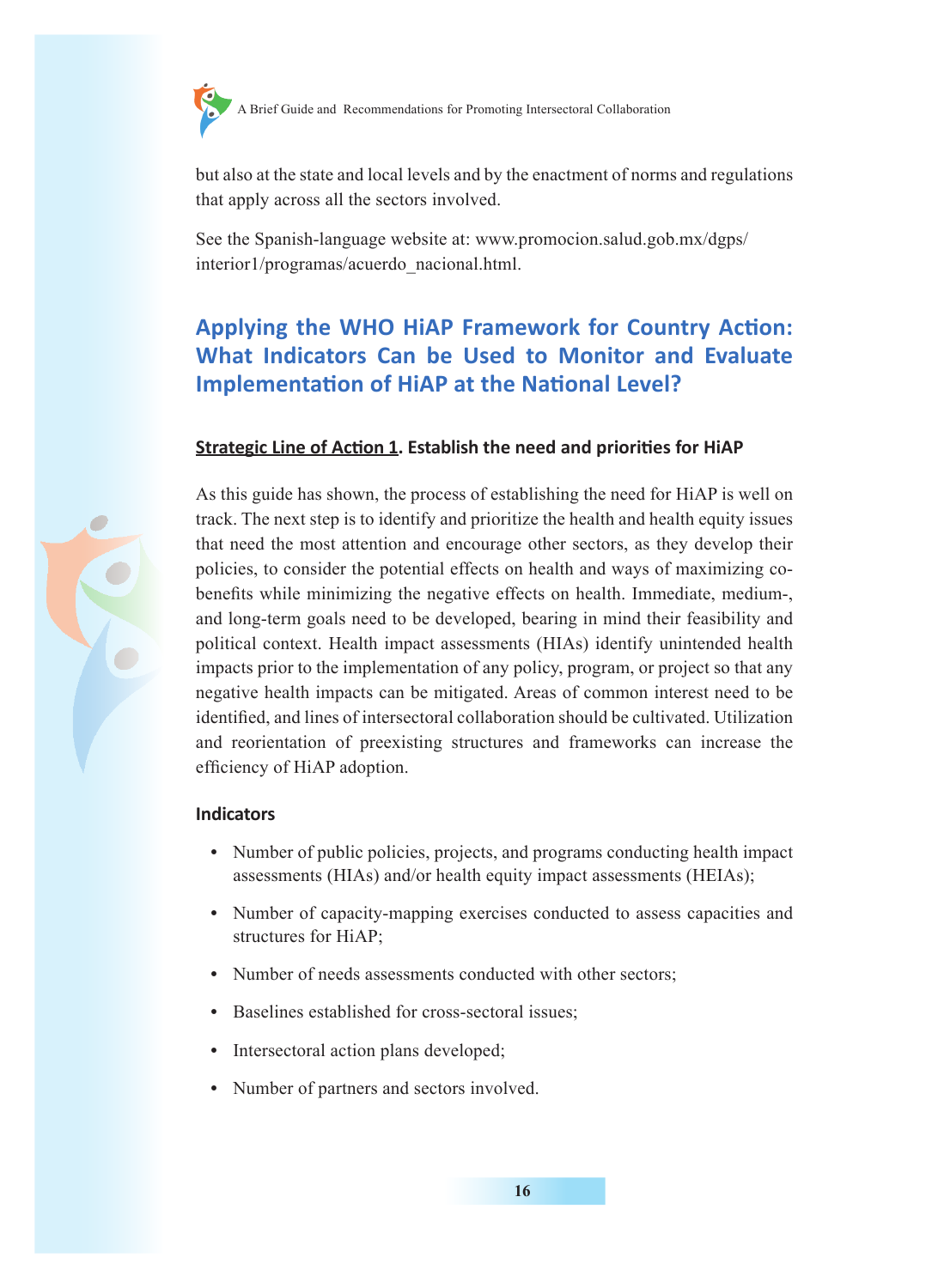

#### **Strategic Line of Action 2. Frame planned action**

Proper planning is essential to the success of a HiAP approach. Identification of the data, analysis, and evidence required in order to execute, monitor, and evaluate HiAP is a required first step for all stakeholders. Plans can be developed within existing documents and agendas or they can be part of an entirely new framework with a separate structure and/or an independent budget. Significant planning efforts also demonstrate a commitment to the program, both domestically and on the international level.

Human resources, funding, and accountability need to be considered during the planning stage. New institutions and additional staff may be required. Alternatively, existing structures and institutions can be restructured to fit the HiAP approach and existing staff can receive additional training in HiAP.

#### **Indicators**

- **•** Framework developed for implementing HiAP at various levels;
- **•** Clear mandates developed;
- **•** Joint sustainable budget created;
- **•** Funding allocated for human resources capacity-building;
- Number of staff trained in HiAP-related skills and competencies;
- Health equity profiles prepared and in place;
- **•** Monitoring and evaluation plans developed with the incorporation of at least two indicators related to the social determinants of health;
- **•** Measures taken by the health sector (at the federal, state, and municipal levels) to reorient policies and programs so that they address health inequities;
- **•** Number of interdisciplinary health teams;
- **•** Number of collaborative agreements signed between sectors and stakeholders;
- **•** Social participation measures improved.

#### **Strategic Line of Action 3. Identify supportive structures and processes**

The HiAP approach calls for the identification and engagement of relevant stakeholders and the creation of new structures, such as committees and

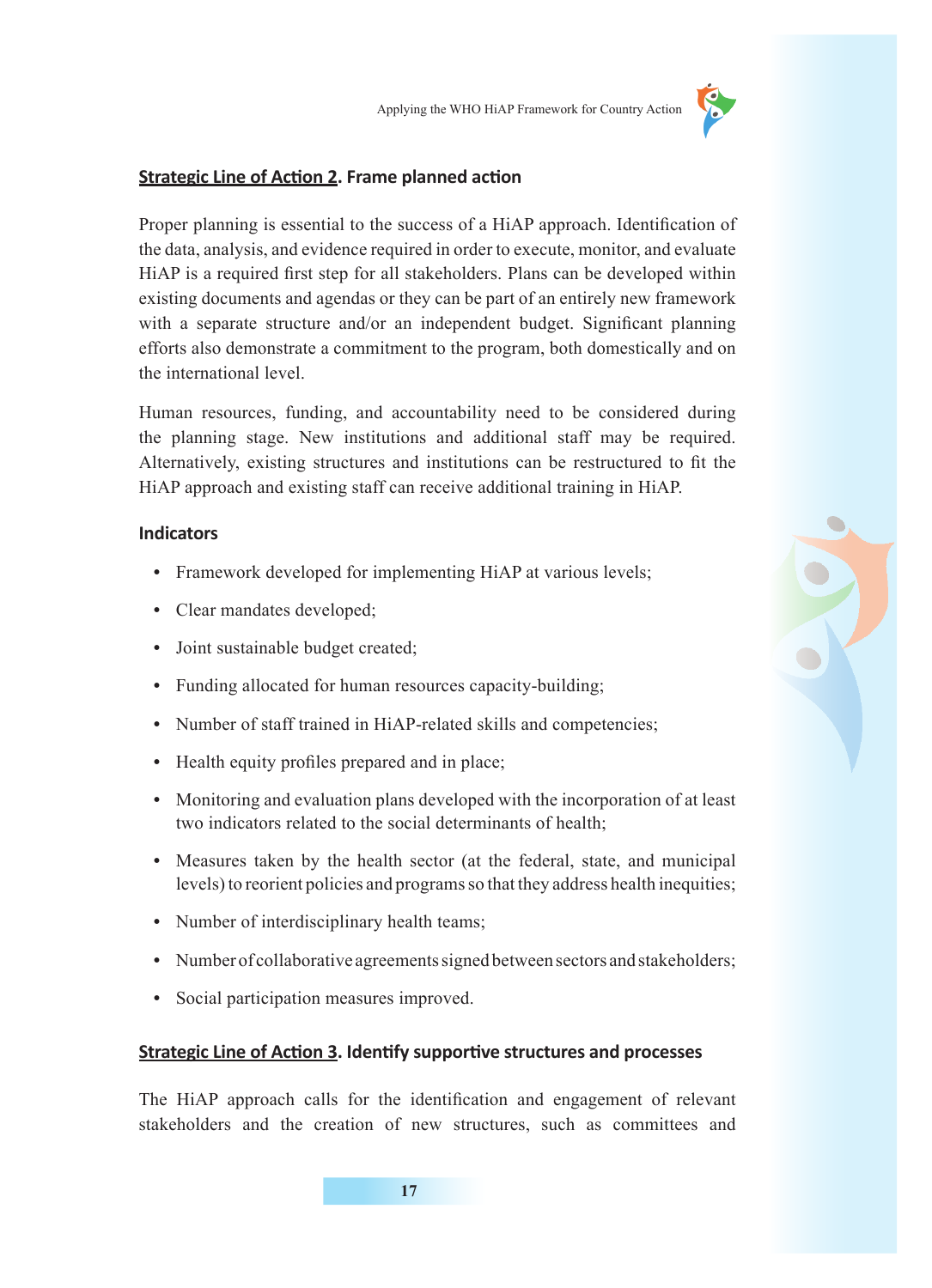

departments, or the reorganization of existing structures. For each issue or function, a lead agent or committee needs to be appointed, with the support of the highest level of government, to manage and execute the HiAP approach. Existing agendas and frameworks should be useful in promoting HiAP among stakeholders and across sectors. It is important to incorporate accountability measures at each level, including audits, access to information, and government transparency.

#### **Indicators**

- **•** Existence of specific institutionalized mechanisms within the health sector to engage with other sectors;
- **•** Existence of new structures such as committees and programs specifically designed to work in an intersectoral manner;
- **•** Existence of agendas and an HiAP framework;
- **•** Number of audits conducted to improve governance transparency and accountability in HiAP;
- **•** Increased access to information regarding the work and budgets of various sectors;
- **•** Agreement and letter of commitment signed at the highest political levels of government.

#### **Strategic Line of Action 4. Facilitate assessment and engagement**

Assessment of health implications in the policy-making process is at the core of the HiAP approach. Community engagement is necessary in order to promote awareness of and support for the assessment of health implications. The most successful HiAP programs recognize the viewpoints of stakeholders, especially in specific areas of shared interest.

Key individuals, civil society groups, and community leaders should be included in the policy-making process in order to increase participation and support. Individual consultations, intersectoral planning committees, and health assemblies are effective opportunities for policy dialogue.

#### **Indicators**

**•** Number of policies and programs designed with community input and support;

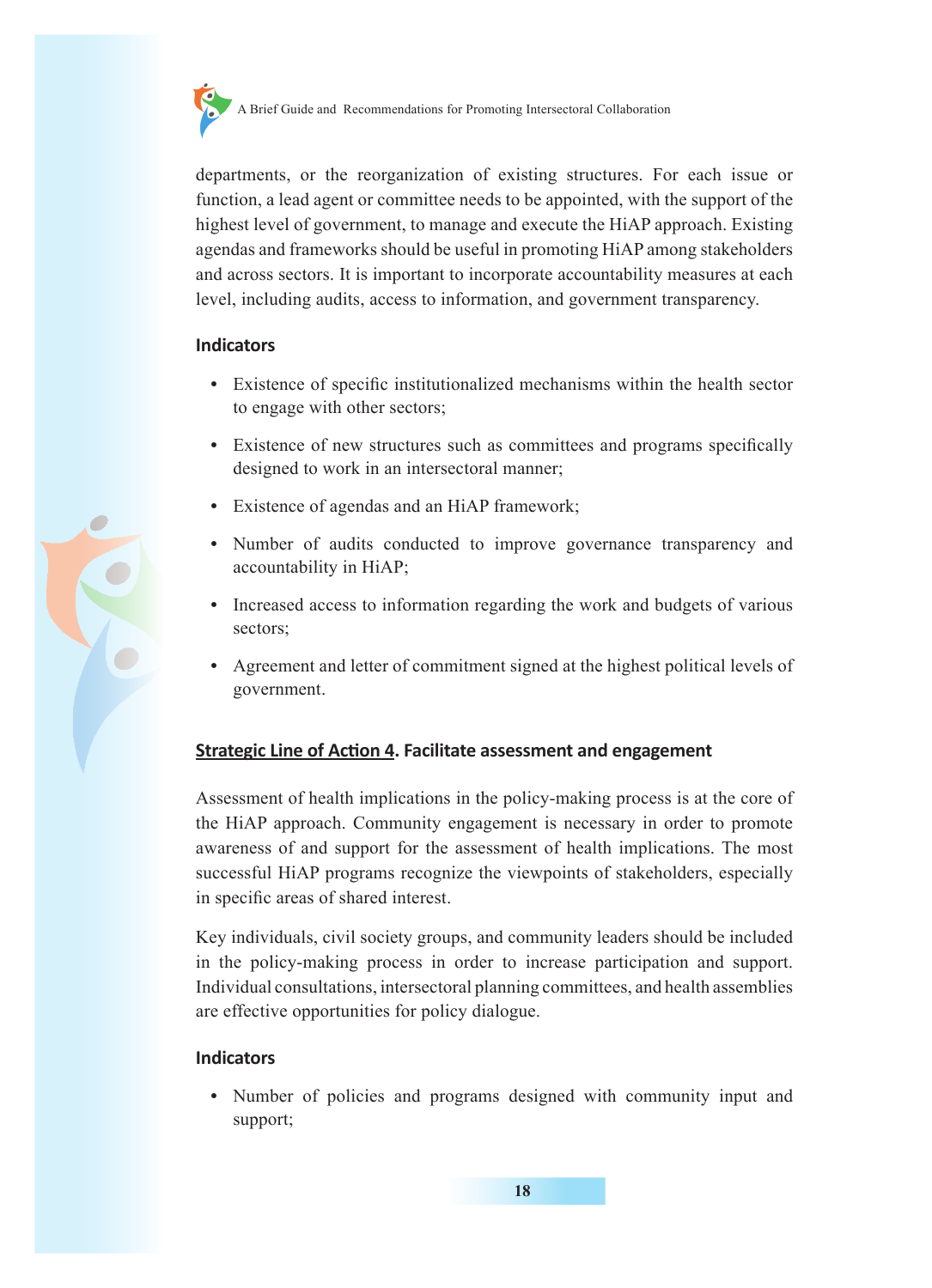

- **•** Number of intersectoral task forces and planning and oversight committees;
- Publication of lessons learned and best practices;
- **•** Number of programs and sectors that incorporate a health promotion approach.

#### **Strategic Line of Action 5. Ensure monitoring, evaluation, and reporting**

Since HiAP is an ongoing approach to health promotion and the reduction of health inequities, it is important to implement a comprehensive system of monitoring and evaluation (M&E). In order to maximize the effectiveness of HiAP, Member States need to gather and analyze evidence of successful policies and also identify areas that need improvement. The monitoring and evaluation processes should take advantage of preexisting health- or governance-related M&E structures and frameworks whenever possible.

An M&E system, consisting of specific indicators, accepted milestones, and standardized methods, needs to be developed during the planning process. Collaboration between public and private partners increases the efficiency and accuracy of M&E programs. Results and conclusions need to be made public to both the domestic constituency and an international audience.

#### **Indicators**

- **•** Indicators developed that properly capture accomplishments related to HiAP;
- Number of HiAP initiatives documented:
- **•** Existence of integrated and cross-sectoral information systems;
- **•** Utilization of independent measurements of the impacts and outcomes of policies on health, health equity, and the determinants of health.

#### **Strategic Line of Action 6. Build capacity**

The implementation and maintenance of HiAP requires education and training for new and existing stakeholders and restructuring of institutions. Capacity-building not only includes training for health professionals and institutions but also involves building research capacity and increasing capacity for advocacy. Civil society organizations and the community may benefit from the acquisition of new skills and the use of participatory techniques to promote informed community participation and engagement.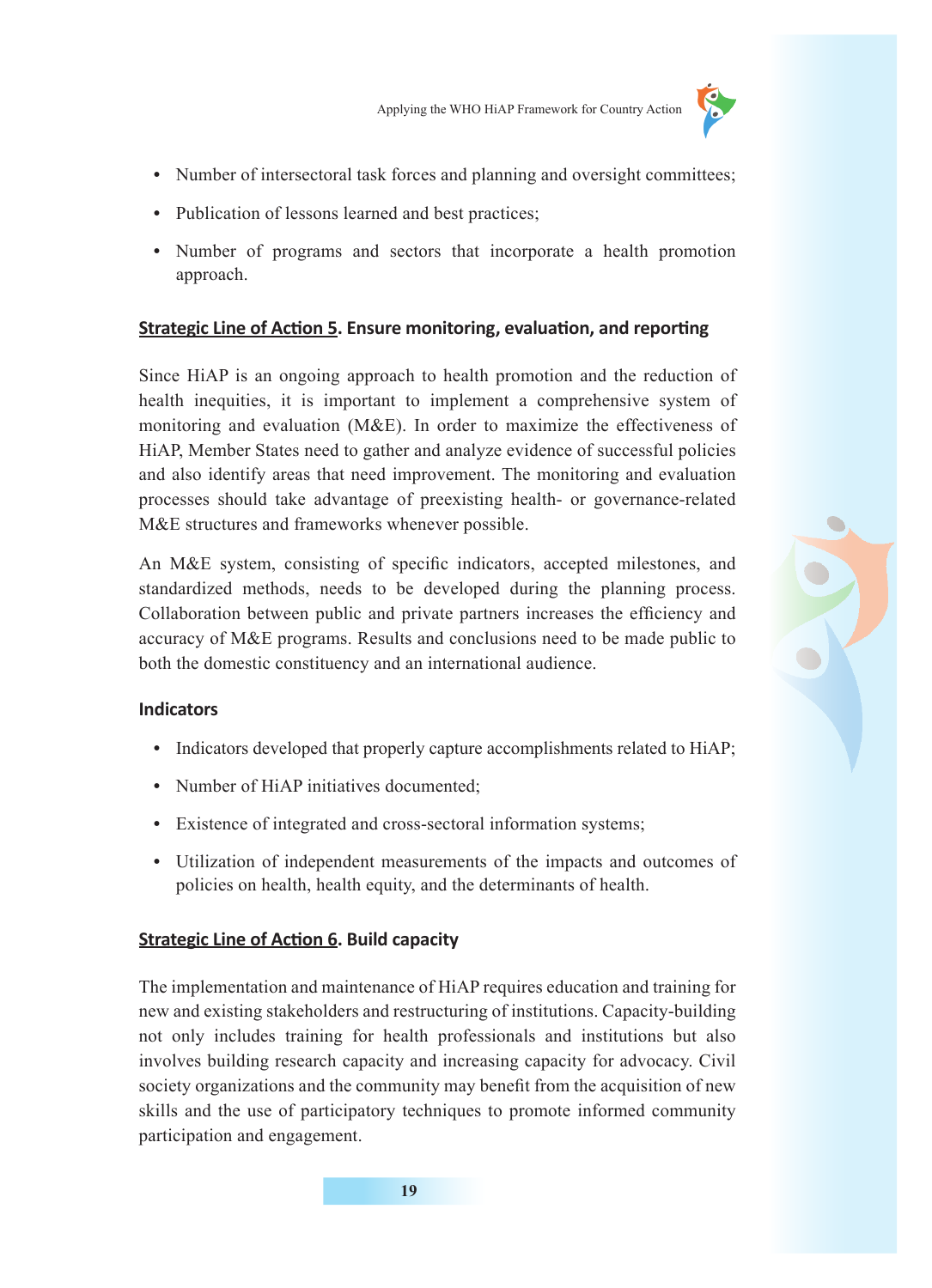

#### **Indicators**

- Number of health professionals trained to apply the HiAP approach;
- **•** Existence of new institutional policies, structures, and budgets that support intersectoral collaboration;
- **•** New tools and methodologies developed to support the implementation of HiAP activities;
- **•** Number of programs, policies, and initiatives that promote community engagement and participation in policy-making through the education of community leaders and members;
- **•** Number of networks developed to address cross-sectoral issues.

# **Conclusions**

Advancing HiAP through the various levels of government involves the same challenges that are encountered with other collaborative efforts, such as restricted financial and staff resources, limited knowledge of sectoral policy areas, and competing critical priorities. It requires building trust, developing working relationships, establishing a baseline of knowledge and identifying the multiple links between health and the various policy areas. It also requires strong commitment, leadership, and perseverance to push forward and implement the changes needed in order for all of this to happen.

This report is a starting point and much work remains to be done. It is expected that the report will provide some insights for countries as they prepare to set priorities and develop their own action plans and implementation strategies. It is imperative that the health sector in the Region as a whole be ready to assume this new role and its related commitment in order to lead the way for other sectors and jointly address the mounting problems and concerns that the world is currently facing.

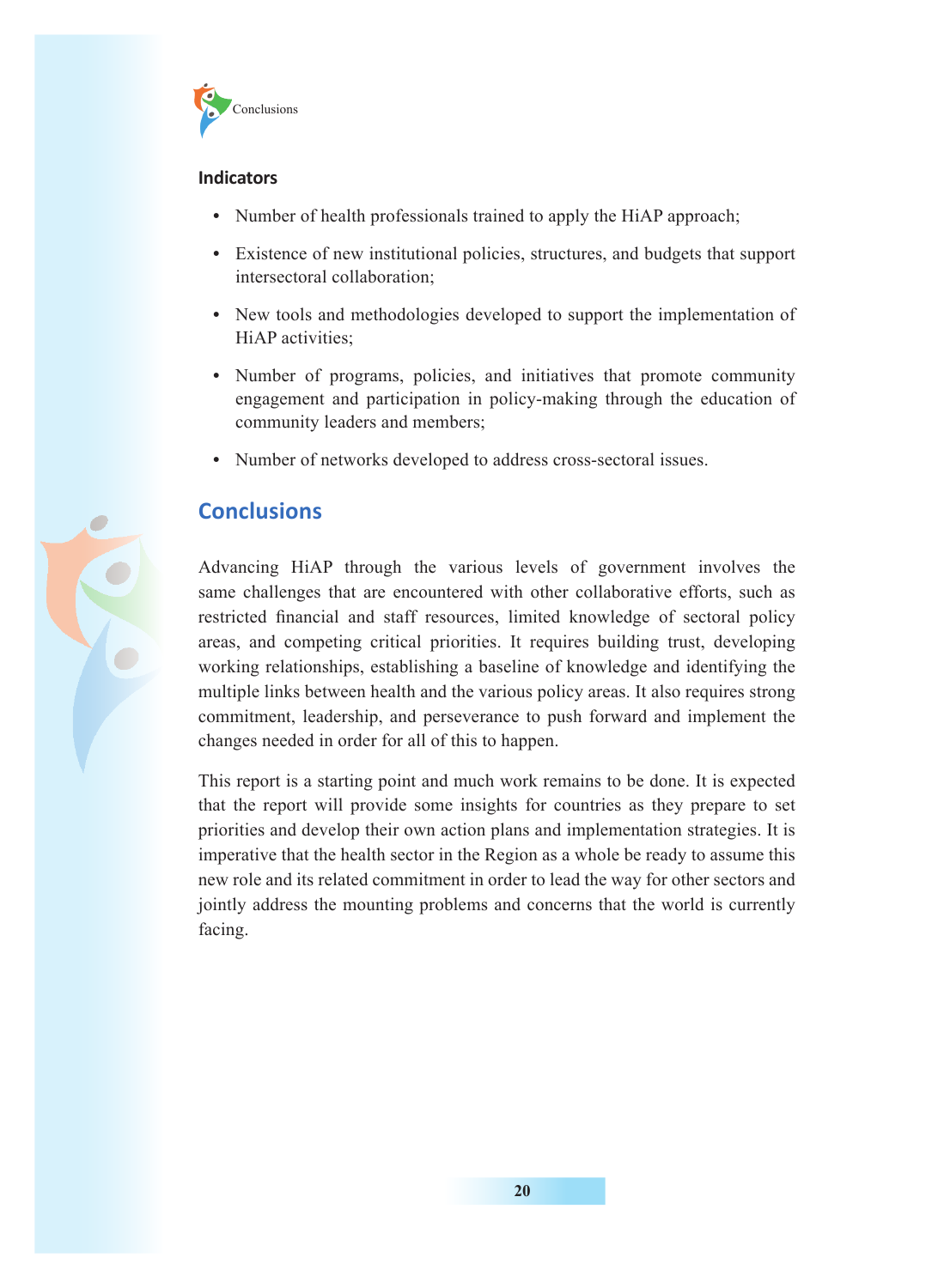

# **References**

Caribbean Community Secretariat (2007). Declaration of Port-of-Spain: Uniting to Stop the Epidemic of Chronic NCDs. From proceedings of the Regional Summit on Chronic Non-communicable Diseases (NCDs) (Port of Spain, 15 September 2007). Available at: http://www.caricom.org/jsp/communications/meetings\_statements/ declaration port of spain chronic neds.jsp.

Economic Commission for Latin America and the Caribbean (2013). Social Panorama of Latin America 2013 Available at: http://www.cepal.org/en/ publications/social-panorama-latin-america-2013.

Etienne CF (2013). Social determinants of health in the Americas. Rev Panam Salud Publica 34(6):375-376.

Healthy Caribbean Coalition (1993). Caribbean Charter for Health Promotion. Approved at the First Caribbean Conference of Health Promotion (Port-of-Spain, 1-4 Jun 1993). Available at: http://www.healthycaribbean.org/publications/ documents/cchp.pdf.

Leppo; Ollila and al. (2013). Health in All Policies: Seizing Opportunities, Implementing Policies. Available at: http://www.euro.who.int/\_\_data/assets/pdf\_ file/0007/188809/Health-in-All-Policies-final.pdf?ua=1.

Pan American Health Organization (2012). Health in the Americas. Washington, DC: PAHO. Available at: http://www.paho.org/saludenlasamericas/index. php?option=com\_content&view=article&id=9&Itemid=14&lang=en.

Pan American Health Organization (2013a). Health impact assessment: concepts and guidelines for the Americas. Washington, DC: PAHO.

Pan American Health Organization (2013b). Strategic Plan of the Pan American Health Organization 2014-2019. 52nd Directing Council of PAHO, 65th Session of the WHO Regional Committee for the Americas Washington, DC: PAHO. Official Document 345. Available at: http://www.paho.org/hq/index.php?option=com\_ docman&task=doc\_download&gid=24405&Itemid=270&lang=en.

Pan American Health Organization (2013c). Summary of experiences from the Americas. Presented at the 8th Global Conference on Health Promotion (Helsinki, 10-14 June 2013). Washington, D.C.: PAHO. Available at: http://www.paho.org/hq/index.php?option=com\_docman&task=doc\_ download&gid=24430&Itemid=270&lang=en.

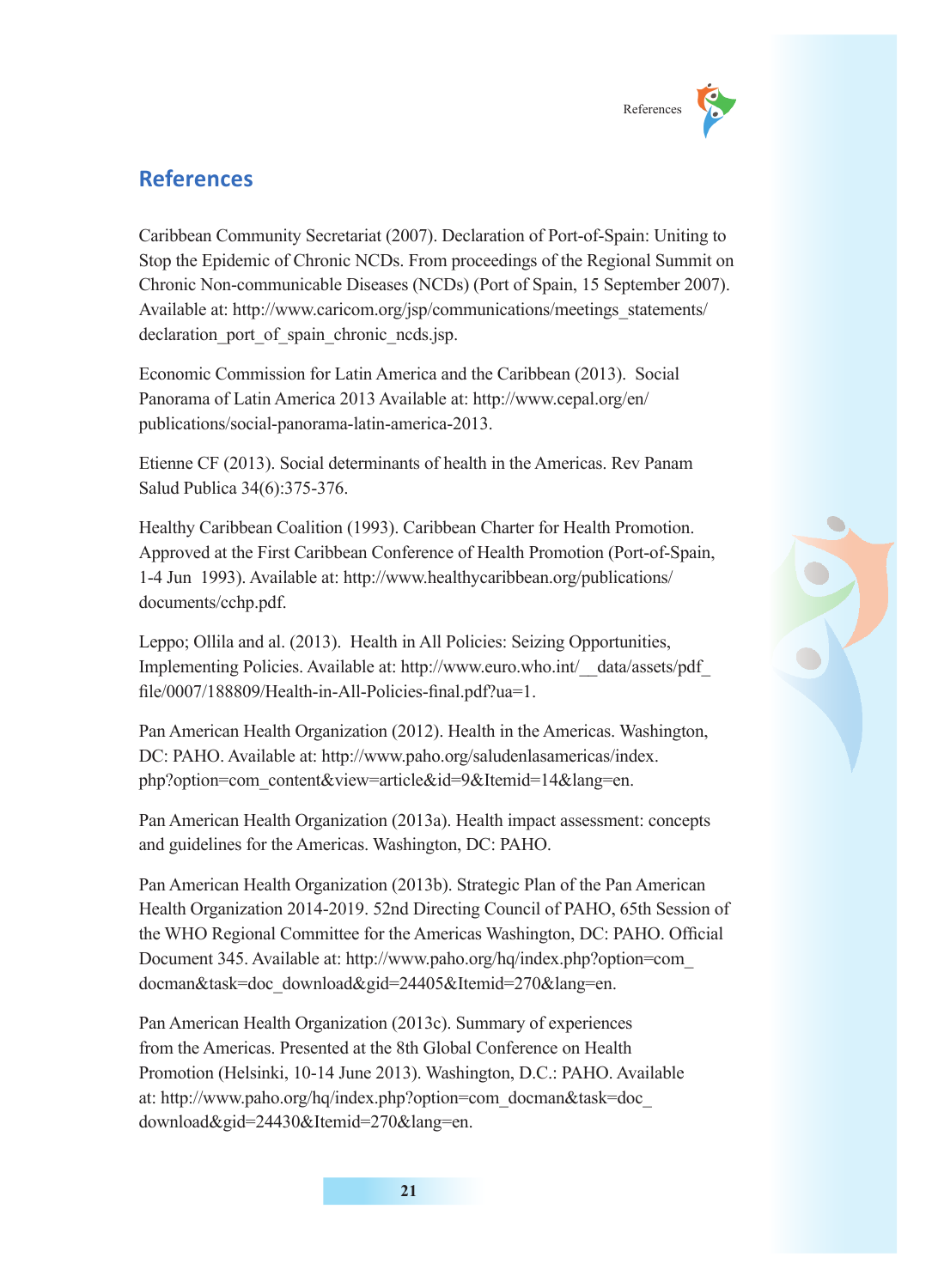

United Nations (2000). United Nations Millennium Declaration. 55th Session of the General Assembly. New York: United Nations. Document A/RES/55/2. Available at: http://www.un.org/en/ga/search/view\_doc.asp?symbol=a/ res/55/2&referer=/english/&Lang=E.

United Nations (2011). Report of the Special Rapporteur on the Human Rights of Migrants, Jorge Bustamante. 17th Session of the Human Rights Council (New York, 21 March 2011). New York: United Nations. Document A/HRC/17/33. Available at: http://daccess-dds-ny.un.org/doc/UNDOC/GEN/G11/121/83/PDF/ G1112183.pdf?OpenElement.

United Nations (2012a). Political Declaration of the High-level Meeting of the General Assembly on the prevention and control of non-communicable diseases. 66th Session of the General Assembly. New York: United Nations. Document A/ RES/66/2. Available at: http://www.who.int/nmh/events/un\_ncd\_summit2011/ political\_declaration\_en.pdf.

United Nations (2012b). The future we want: Rio+20 United Nations Conference on Sustainable Development (Rio de Janeiro, 20-22 June 2012). New York: United Nations. Document A/CONF.216/L.1. Available at https://rio20.un.org/sites/rio20. un.org/files/a-conf.216l-1\_english.pdf.pdf.

World Health Organization (1986). The Ottawa Charter for Health Promotion. First International Conference on Health Promotion (Ottawa, 21 November 1986). Geneva: WHO. Available at: http://www.who.int/healthpromotion/conferences/ previous/ottawa/en/.

World Health Organization (1992). Declaration of Santa Fe de Bogotá. International Conference on Health Promotion (Santa Fe de Bogotá). Geneva: WHO. Available at: http://www.bvsde.ops-oms.org/bvsdeps/fulltext/ declarationBogota.pdf.

World Health Organization (2005). Bangkok Charter for Health Promotion in a Globalized World. 6th Global Conference on Health Promotion (Bangkok, 11 August 2005). Geneva: WHO. Available at: http://www.who.int/healthpromotion/ conferences/6gchp/hpr\_050829\_%20BCHP.pdf?ua=1.

World Health Organization (2008). The global burden of disease: 2004 update. Geneva: WHO. Available at: http://www.who.int/healthinfo/global\_burden\_disease/ GBD report 2004update full.pdf?ua=1.

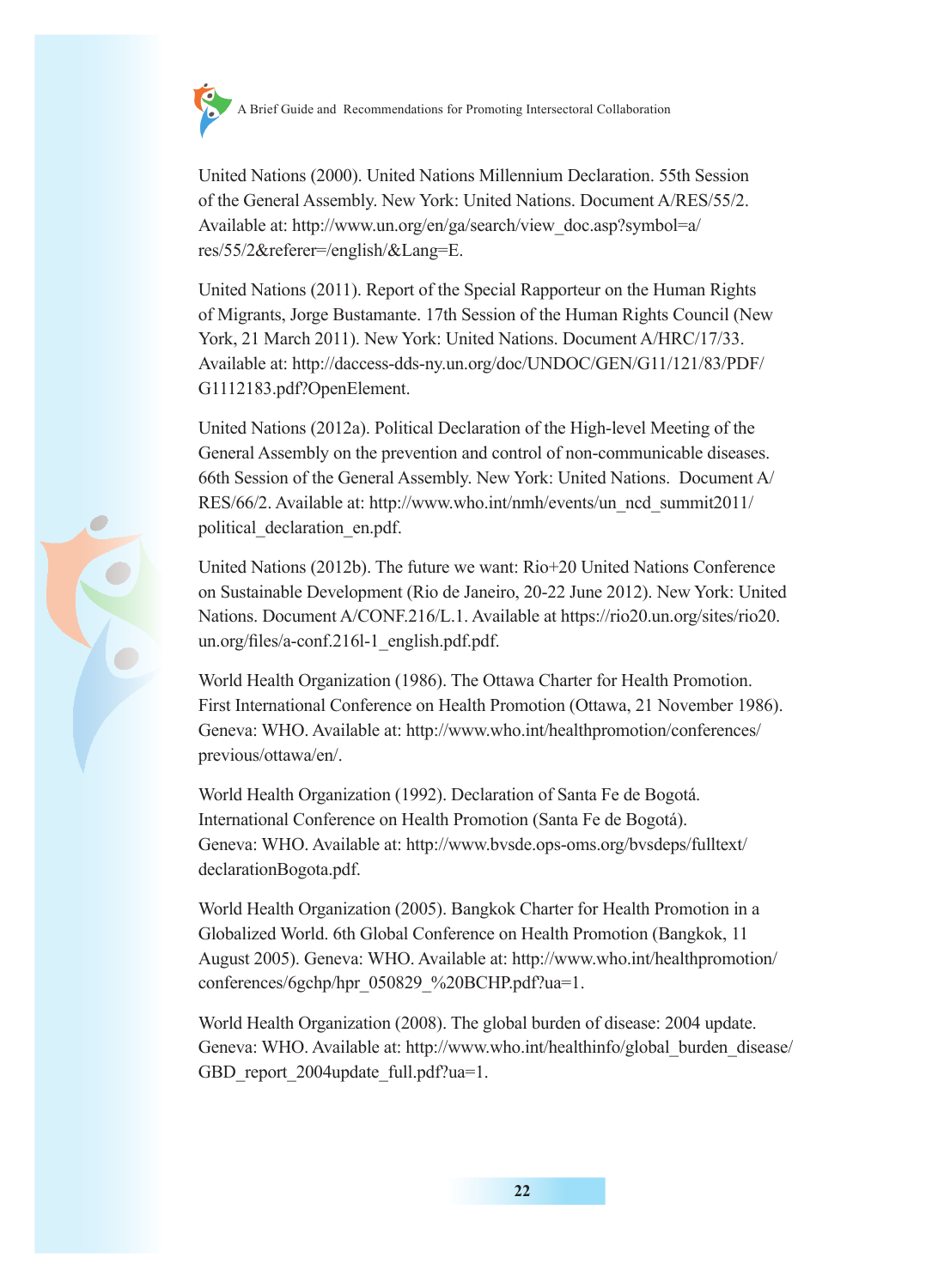

World Health Organization (2011). Rio Political Declaration on Social Determinants of Health. World Conference on Social Determinants of Health (Rio de Janeiro, 19-21 October 2011). Geneva: WHO. Available at: http://www.who.int/ sdhconference/declaration/Rio\_political\_declaration.pdf.

World Health Organization (2011a). Education: shared interests in well-being and development. Geneva: WHO. Social Determinants of Health Sectoral Briefing Series 2. Available at: http://whqlibdoc.who.int/publications/2011/9789241502498\_ eng.pdf.

World Health Organization (2011b). Transport (road transport): shared interests in sustainable outcomes. Geneva: WHO. Social Determinants of Health Sectoral Briefing Series 3. Available at: http://whqlibdoc.who.int/ publications/2011/9789241502580\_eng.pdf.

World Health Organization (2012). Social protection: shared interests in vulnerability reduction and development. Geneva: WHO. Social Determinants of Health Sectoral Briefing Series 4. Available at: http://whqlibdoc.who.int/ publications/2012/9789241503655\_eng.pdf.

World Health Organization (2014). Health in All Policies (HiAP) Framework for Country Action. Geneva: WHO. Available at: http://www.who.int/cardiovascular\_ diseases/140120HPRHiAPFramework.pdf?ua=1.

## **Key documents for consultation**

World Health Organization and Government of South Australia (2010). Adelaide Statement on Health in All Policies: moving towards a shared governance for health and well-being. Geneva: WHO. Available at: http://www.who.int/social\_ determinants/hiap\_statement\_who\_sa\_final.pdf.

Government of South Australia, Department of Health (2010). Implementing Health in All Policies: Adelaide 2010, Kickbusch I, Buckett, K, eds. Adelaide. Available at: http://www.who.int/sdhconference/resources/implementinghiapadelsahealth-100622.pdf.